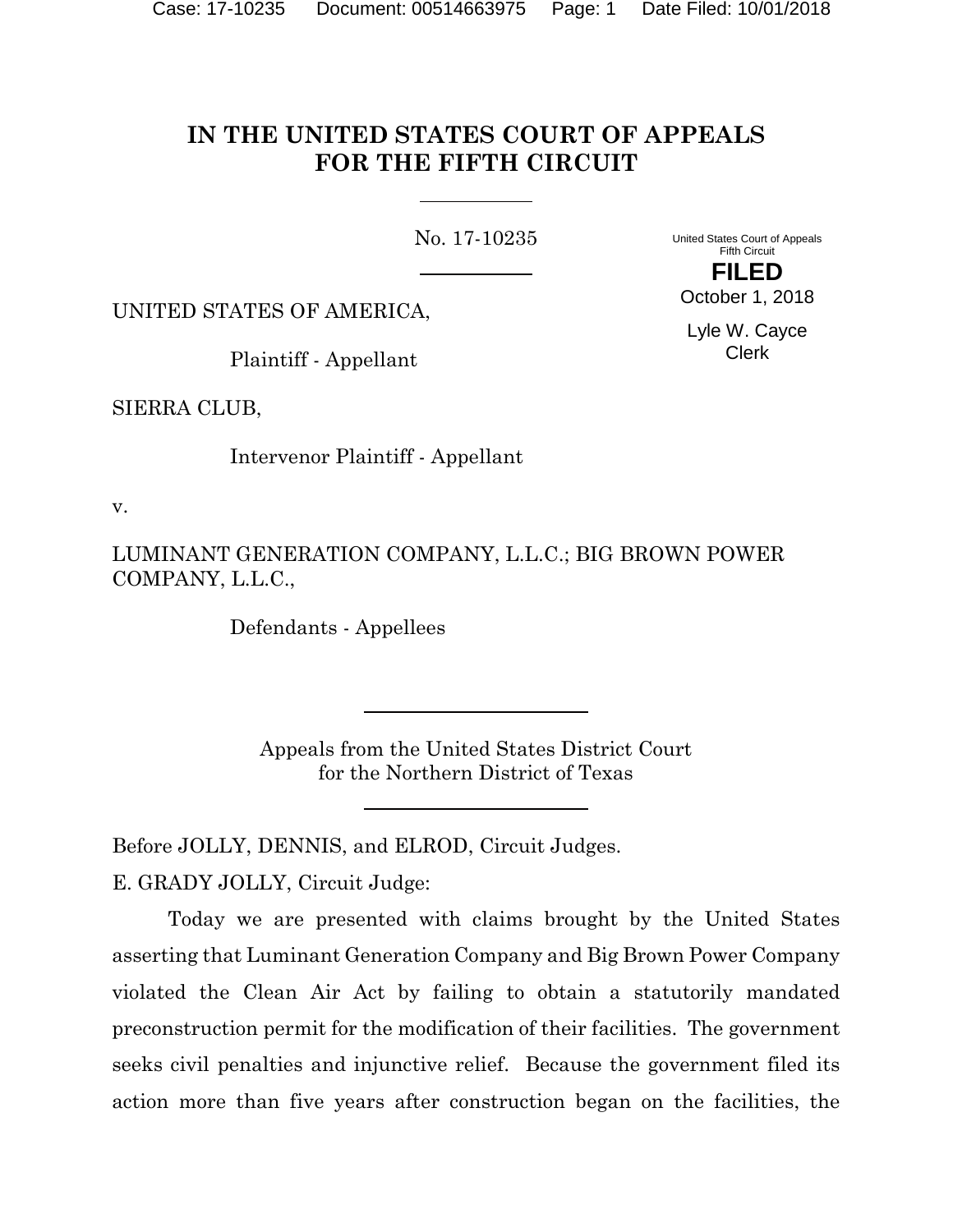district court dismissed the government's civil-penalty and injunctive-relief claims as time barred under Federal Rule of Civil Procedure 12(b)(6). The court also held that the injunctive-relief claims were subject to dismissal under Rule 12(b)(1) for lack of jurisdiction.

We join the other circuits in holding that such an action to recover civil penalties for violation of the Preconstruction requirements for major emitting facilities under 42 U.S.C § 7475(a) must be brought within five years of the first day of the alleged construction period. Because the government waited more than five years to file the instant suit, its legal claims are time barred. Therefore, we affirm dismissal of the legal claims.

But the government also asks for injunctive relief. We hold that the government, in its sovereign capacity, is exempted from the concurrentremedies doctrine. We reach this conclusion because, generally, government claims, brought in its sovereign capacity, are not subject to any limitations period, *unless* Congress expresses its clear consent thereto. Here, the only applicable statute of limitations makes no reference to injunctive relief. Thus, the statute of limitations does not apply to the government's claims for injunctive relief that are not civil fines, penalties, or forfeitures. Finally, we find no support for the district court's assumption that it was without jurisdiction to entertain any injunctive relief based on past violations of § 7475(a). Of course, that is not to say that the government is entitled to injunctive relief here. We hold only that the district court is not barred by the statute of limitations, nor by the absence of jurisdiction, from further considering whether equitable relief may in some form be available to the government. We remand the injunctive-relief claims to the district court for further consideration.

2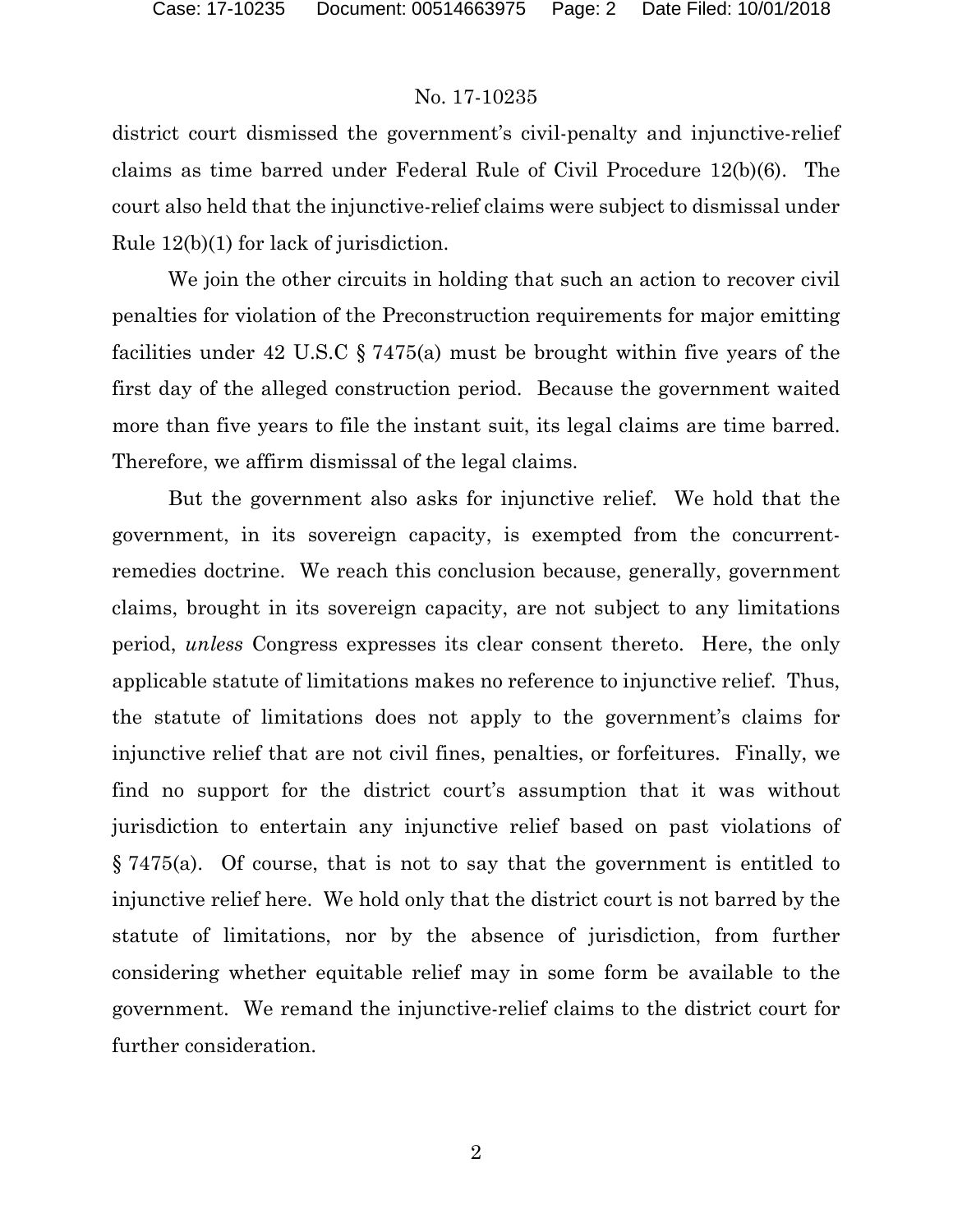. . . .

 $\overline{a}$ 

## No. 17-10235

## I.

The Clean Air Act ("CAA"), through the Prevention of Significant Deterioration Program,<sup>[1](#page-2-0)</sup> mandates the following two "Preconstruction" requirements," codified at 42 U.S.C § 7475(a), that are central to this appeal:

No major emitting facility on which construction is commenced after August 7, 1977, may be constructed . . . unless--

(1) a permit has been issued for such proposed facility . . . setting forth emission limitations . . . ;

(4) the proposed facility is subject to the best available control technology ["BACT"] for each pollutant subject to regulation . . . .

42 U.S.C. § 7475(a) (2012). In other words, proposed facilities require a permit to begin construction, and those proposed facilities must be "subject to" the BACT in order to get a permit.<sup>[2](#page-2-1)</sup> Each state must adopt a state implementation plan ("SIP") to meet these goals, and Texas's SIP, which the EPA has approved, requires "Permits for New Construction or Modification."[3](#page-2-2) 

Important here, major emitting facilities built before August 1977 do not escape the Preconstruction requirements because the term "construction" "includes the modification" of a facility. 42 U.S.C. § 7479. "Modification" is defined as "any physical change in, or change in the method of operation of a stationary source which increases the amount of any air pollutant emitted by

<span id="page-2-0"></span><sup>&</sup>lt;sup>1</sup> We have written extensively on the history and intent of the CAA and, more specifically, the Prevention of Significant Deterioration Program. *See CleanCOALition v. TXU Power*, 536 F.3d 469, 471–73 (5th Cir. 2008).

<span id="page-2-1"></span><sup>2</sup> "[B]est available control technology" is not technology in the general sense, but instead "an emission limitation based on the maximum degree of reduction of each pollutant subject to regulation  $\ldots$  ." 42 U.S.C. § 7479(3).

<span id="page-2-2"></span><sup>3</sup> Specifically, the Texas SIP requires that "[b]efore any actual work is begun on the facility, any person who plans to construct any new facility or to engage in the modification of any existing facility which may emit air contaminants into the air of this state" must get a permit or satisfy certain conditions. 30 Tex. Admin. Code § 116.110.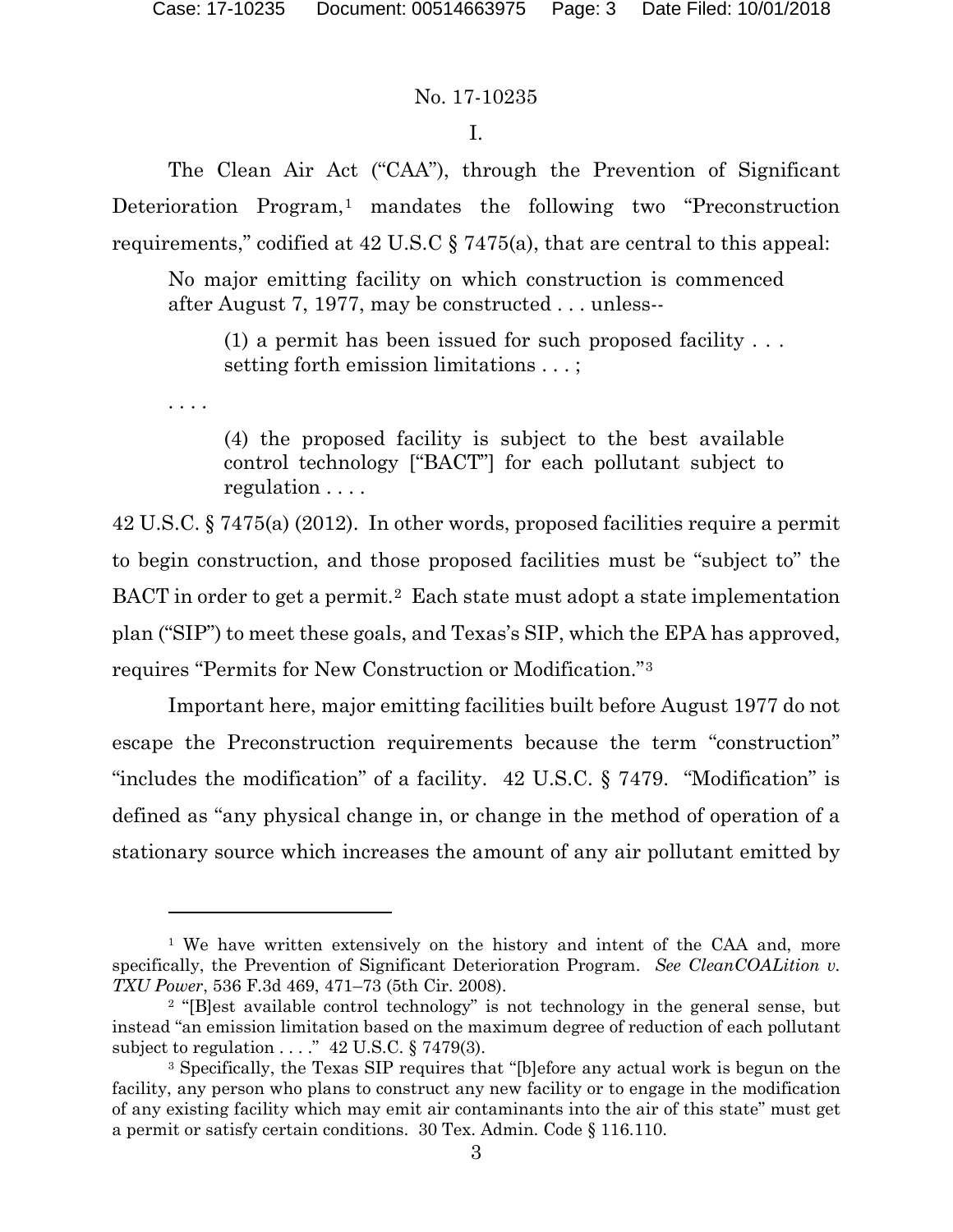## No. 17-10235

such source or which results in the emission of any air pollutant not previously emitted." *Id.* § 7411. In short, all pre-1977 major emitting facilities must comply with the § 7475(a) permit requirements before undergoing a physical change or change in operation that increases pollution above a set floor.

Now for the facts. We are concerned today with two power-plant facilities built before 1977, each of which houses multiple power-generating units. The first is the Martin Lake Power Plant, owned and operated by defendant Luminant Generation Company, LLC. And the second is the Big Brown Power Plant,<sup>[4](#page-3-0)</sup> owned by Big Brown Power Company, LLC, and operated by Luminant (collectively, "the defendants").<sup>[5](#page-3-1)</sup>

The district court did not address and the defendants do not contest on appeal whether the defendants' facilities were required to comply with the § 7475(a) Preconstruction requirements, so we proceed on the basis that they were.[6](#page-3-2) And at this early stage of the litigation, we must assume the defendants constructed their respective facilities without a permit or ensuring the postconstruction facilities would be subject to BACT. In response to these alleged violations, the government took legal action on August 16, 2013, filing suit in Texas federal court. The government alleged that the defendants violated, and are continuing to violate, the § 7475(a) Preconstruction requirements and Texas SIP by (1) having constructed their facilities without obtaining the

<sup>4</sup> Big Brown decommissioned and retired on February 12, 2018.

<span id="page-3-1"></span><span id="page-3-0"></span><sup>5</sup> An environmental organization ranked Martin Lake 8th and Big Brown 72nd on a list of "100 Most-Polluting Power Plants" in the United States. Jordan Schneider & Julian Boggs, *America's Dirtiest Power Plants*, ENVIRONMENT AMERICA 26, 28 (Sept. 2014), https://environmentamericacenter.org/sites/environment/files/reports/EA\_Dirtiest\_power\_pl ants scrn 0.pdf.

<span id="page-3-2"></span><sup>6</sup> "We are fundamentally a court of review, not of first analysis." *La. World Exposition v. Fed. Ins. Co.*, 858 F.2d 233, 253 (5th Cir. 1988).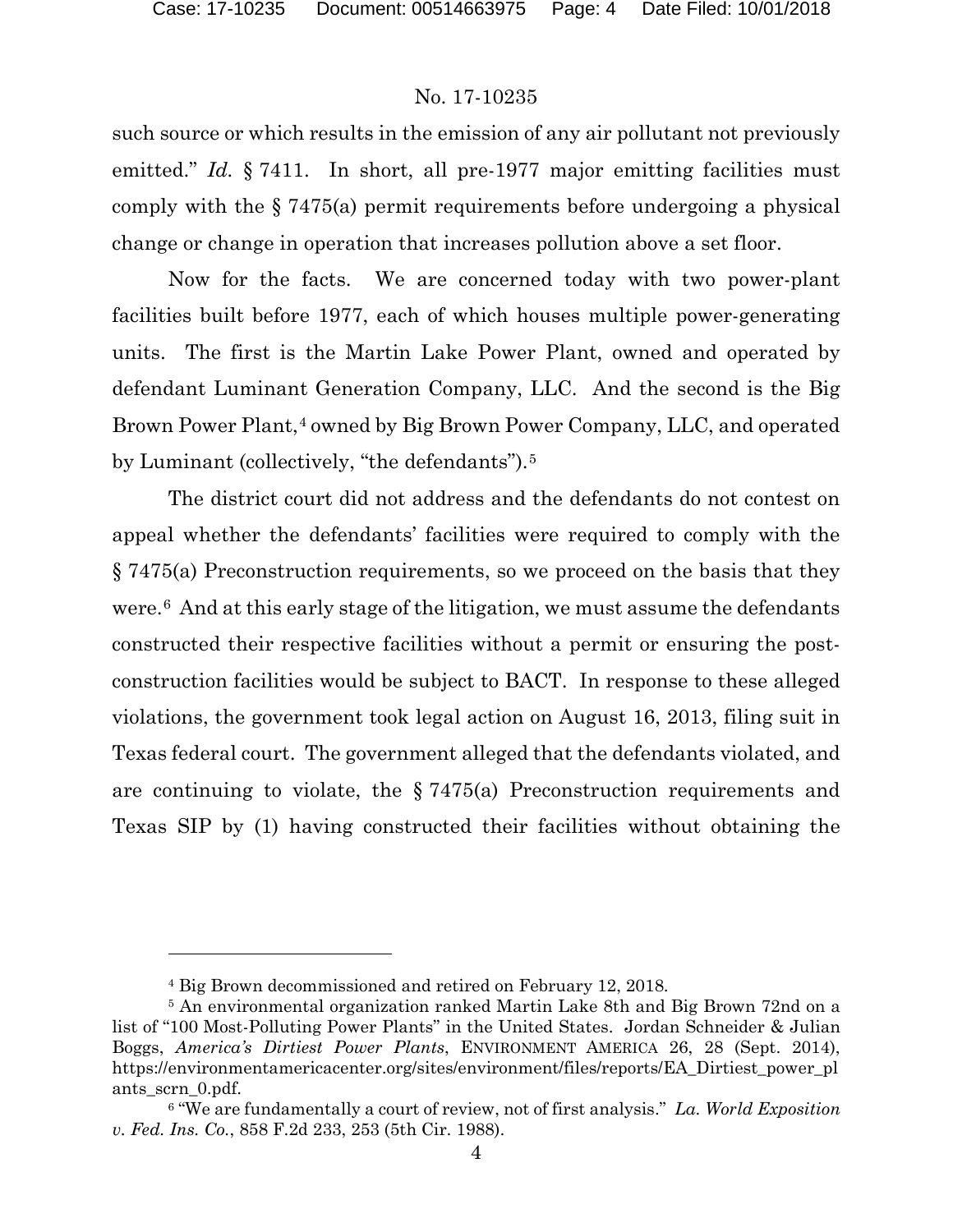## No. 17-10235

requisite permit and (2) operating without a permit and continuously failing to meet BACT emission limitations.[7](#page-4-0)

Dates are important here. The original complaint alleges nine CAA violations, the following six of which are violations of the § 7475(a) Preconstruction requirements:

(1) Martin Lake Unit 1 underwent major capital projects from March 4, 2006 – April 13, 2006 without a permit.

(2) Martin Lake Unit 2 underwent major capital projects from February 16, 2007 – April 5, 2007 without a permit.

(3) Martin Lake Unit 3 underwent major capital projects from February 26, 2005 – April 2, 2005 without a permit.

(4) Martin Lake Unit 1 underwent major capital projects from March 1, 2009 – April 1, 2009 *and* "at or near the same time . . . Luminant changed the method of operation of the boiler" without a permit.

(5) Martin Lake Unit 3 underwent major capital projects from February 10, 2008 – April 5, 2008 *and* "at or near the same time . . . and/or within about a year thereafter, Luminant changed the method of operation of the boiler" without a permit.

(6) Big Brown Unit 2 underwent major capital projects from October 15, 2005 – November 13, 2005 without a permit.

According to the government, these "unlawful major modifications" of major emitting facilities caused "significant amounts of  $SO_2$  and  $NO_x$  pollution." As to each claim, the government asks for civil penalties and injunctive relief under 42 U.S.C. § 7413(b).[8](#page-4-1) 

<span id="page-4-0"></span><sup>7</sup> The statutory basis for these claims is 42 U.S.C. § 7475 (2012) (Preconstruction requirements), Texas Administrative Code §§ 116.110, 116.111, 116.160 (2001) (Texas SIP), and 40 C.F.R § 52.21 (1996).<br><sup>8</sup> In total, the government raises six § 7475(a) claims, two Title V claims, and one § 114

<span id="page-4-1"></span>claim. The plaintiffs have withdrawn their fourth  $\S$  7475(a) claim and additional  $\S$  114 procedural claim. And although the district court dismissed the Title V claims, the plaintiffs do not argue on appeal that the district court erred in doing so.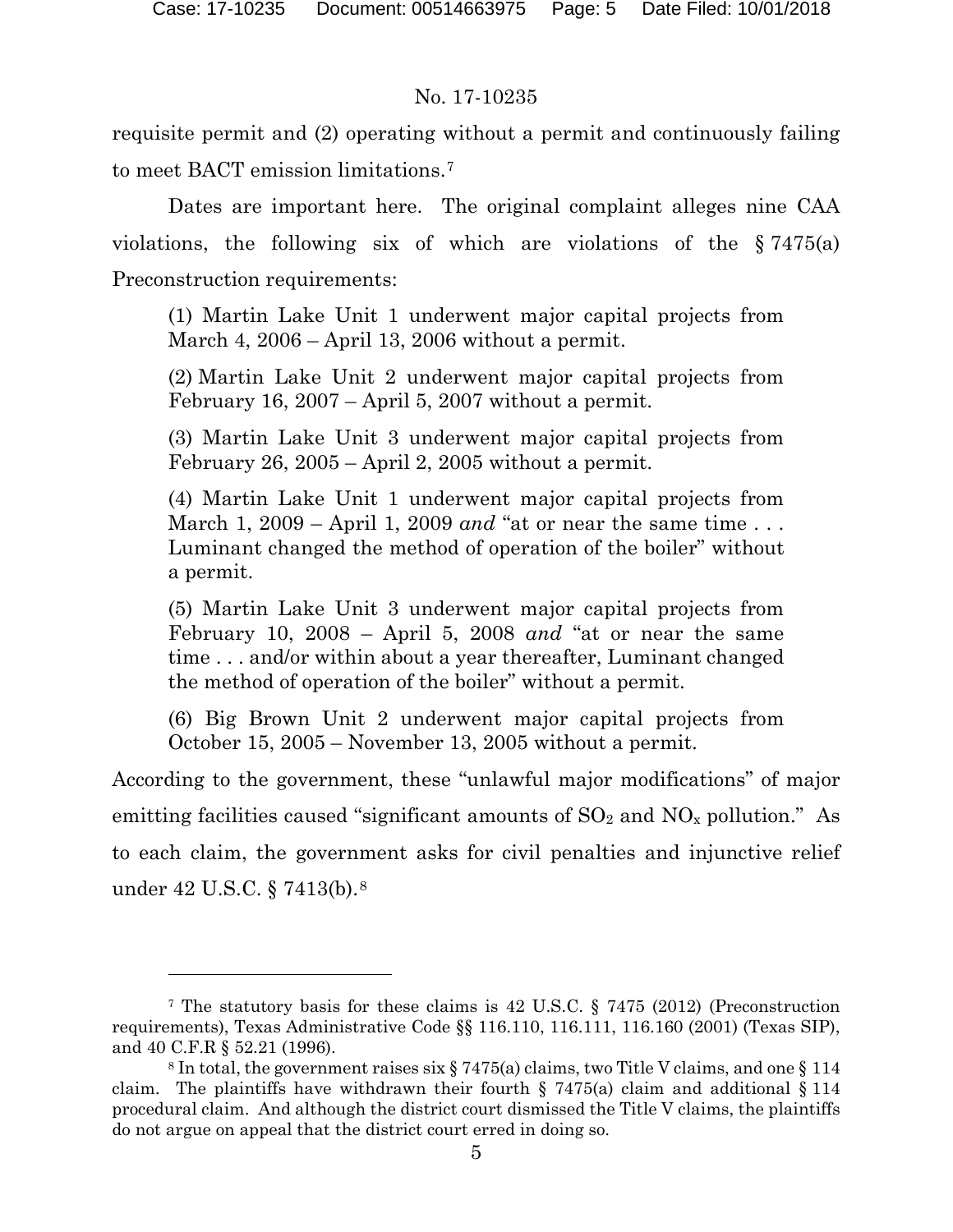The defendants moved to dismiss § 7475(a) claims one, two, three, five, and six (not four) as time barred, arguing that the alleged unpermitted construction periods occurred outside the five-year statute of limitations, *i.e.* before August 16, 2008. In response, the government primarily argued that claims under § 7475(a) do not need to be brought within five years of construction because the Preconstruction requirements apply to constructing a facility *and* operating it. Thus, according to the government, each day a postconstruction facility operates without a permit or BACT is a new, discrete § 7475(a) violation. In a footnote, the government also argued that it pleaded a construction in claim five—a change in the method of operation of the boiler—that occurred as late as April 2009, which falls within the limitations period. So even if  $\S$  7475(a) claims accrue at the time of construction, the government argued that the boiler-operation allegation in claim five should have nevertheless survived.

The district court acknowledged the government's argument that the boiler-operation allegation fell within the five-year period but, without further explanation, found that claim five accrued more than five years before suit was filed. Ultimately, the district court agreed with the defendants that the government's claims "first accrued on the modification start dates," and dismissed claims one, two, three, five, and six (civil penalties and injunctive relief) as time-barred under Federal Rule of Civil Procedure 12(b)(6). The court also found that the claims for injunctive relief, as reflected in the complaint, were subject to dismissal under Rule 12(b)(1).

After the district court's dismissal ruling, only the government's fourth § 7475(a) claim and an additional procedural claim survived. Once Sierra Club intervened as of right, joining the government as plaintiff (collectively, "the plaintiffs"), the plaintiffs then filed a second amended complaint withdrawing the surviving claims. The district court entered final judgment for the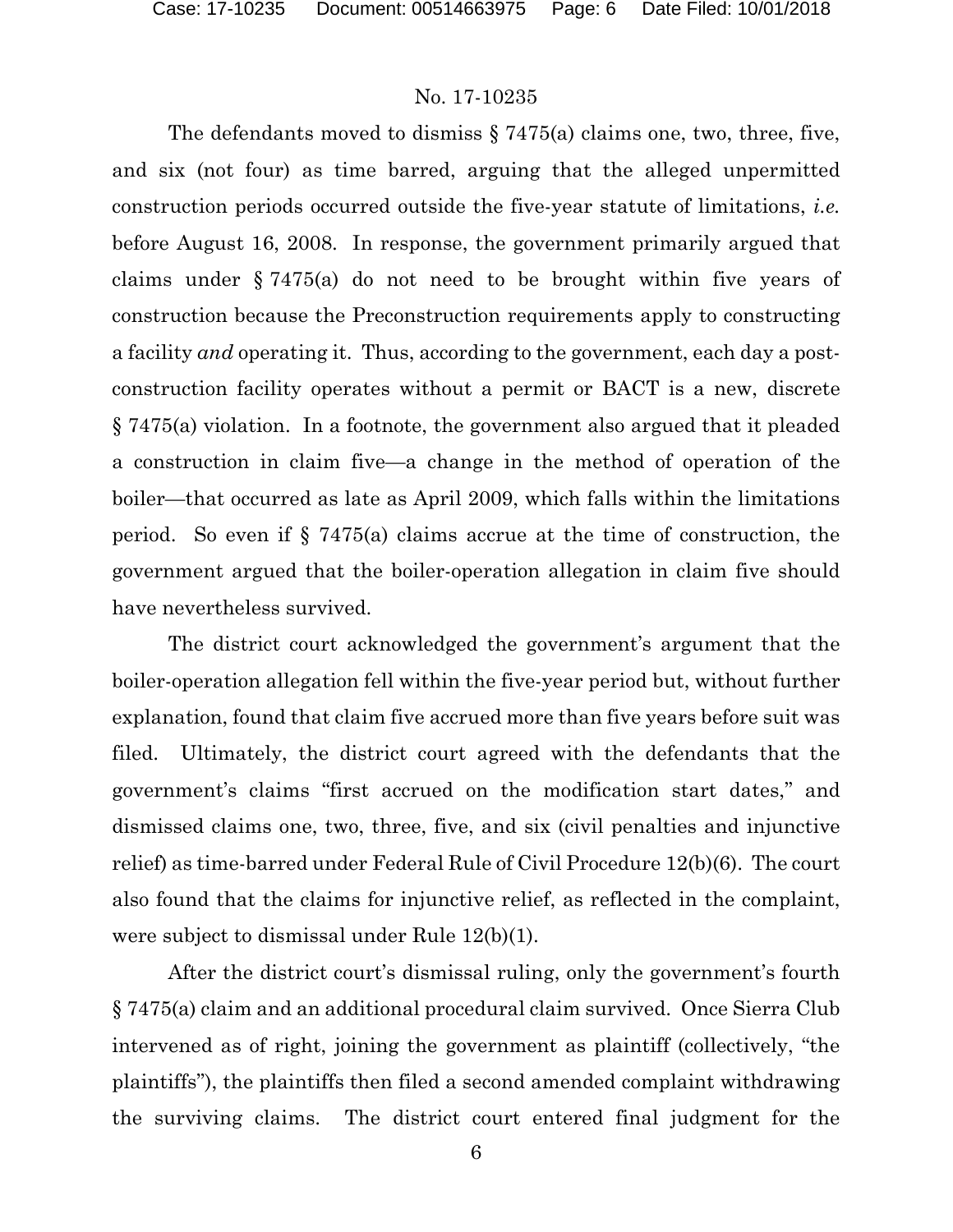## No. 17-10235

defendants. The plaintiffs now appeal the district court's judgment dismissing all claims. But they challenge only the dismissal of the first, second, third, fifth, and sixth  $\S 7475(a)$  claims.

## II.

We review dismissals under Federal Rules of Civil Procedure 12(b)(1) and 12(b)(6) de novo. *Zephyr Aviation, L.L.C. v. Dailey*, 247 F.3d 565, 570 (5th Cir. 2001). Dismissal under Rule 12(b)(6) based on statute of limitations is proper only "where it is evident from the [complaint] that the action is barred and the [complaint] fail[s] to raise some basis for tolling." *Jones v. Alcoa, Inc.*, 339 F.3d 359, 366 (5th Cir. 2003). It is well established that "the limitations period runs from the moment a plaintiff's claim 'accrues.'" *King-White v. Humble Indep. Sch. Dist.*, 803 F.3d 754, 762 (5th Cir. 2015).

#### III.

We start our review by addressing two preliminary matters. First, we hold that any challenge to the district court's holding that the relevant unpermitted construction periods fell outside the five-year statute of limitations has been abandoned.[9](#page-6-0) *See Edwards v. Johnson*, 209 F.3d 772, 775 n.1 (5th Cir. 2000); *see also Jackson Women's Health Org. v. Currier*, 760 F.3d 448, 452 (5th Cir. 2014). For purposes of this appeal, each of the unlawful construction periods alleged in the relevant claims took place more than five years before the government filed suit.

<span id="page-6-0"></span><sup>9</sup> In its reply brief, Sierra Club re-urges the government's argument made below that the complaint's fifth claim alleges a construction period that began within the five-year limitations period. But that argument is not presented in either the government's or Sierra Club's opening briefs. Moreover, Sierra Club, who now pushes the argument at this late hour, explains in its opening brief that the complaint "alleged [the defendants] made six [unpermitted] modifications," seemingly ignoring the additional boiler-operation modification in claim five. (Emphasis added). Therefore, we find this argument to be too little, too late.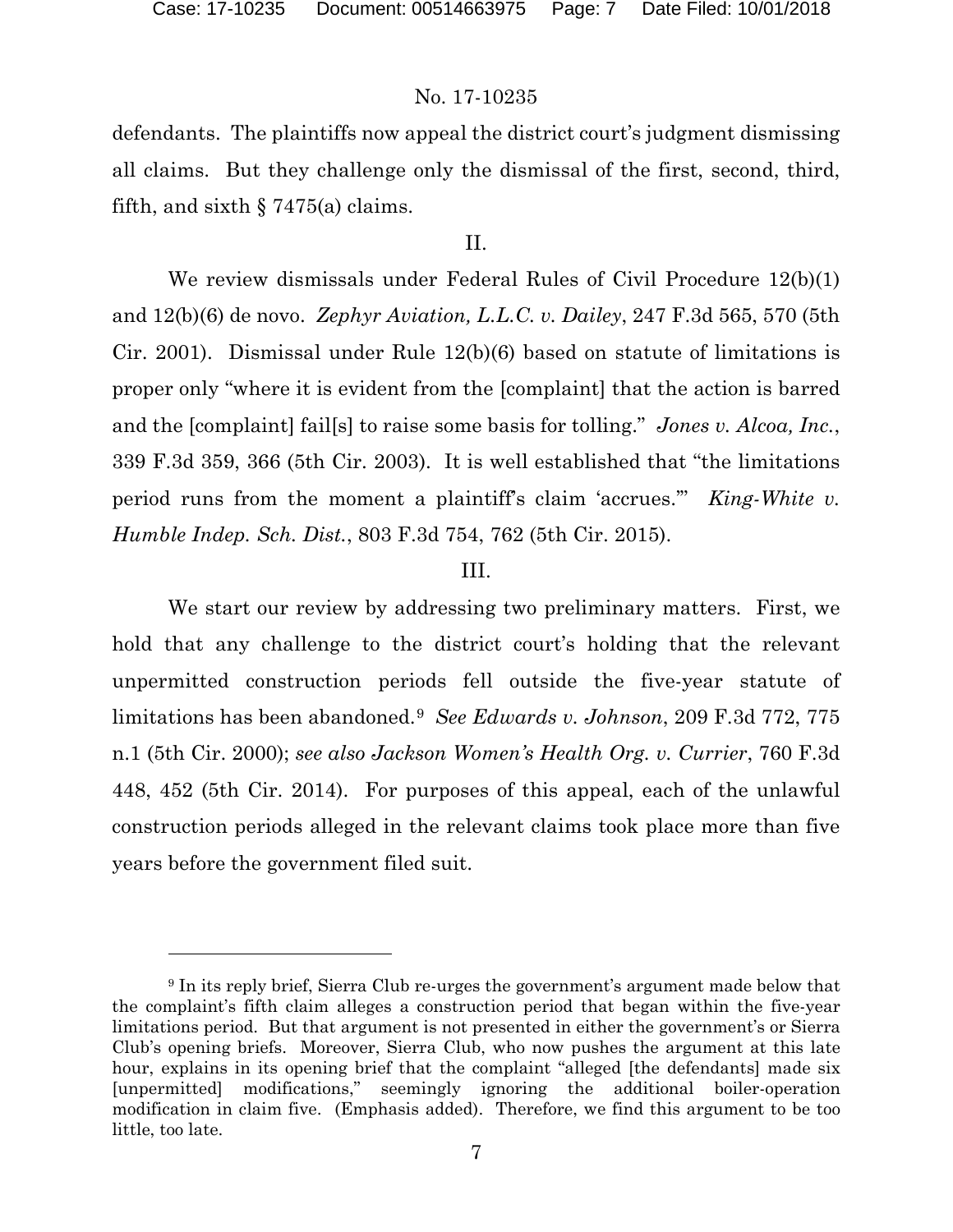Second, the parties do not dispute that 28 U.S.C § 2462 generally bars all CAA claims for the enforcement of any civil fine, penalty, or forfeiture that accrued more than five years before suit was filed. *See United States v. Marine Shale Processors*, 81 F.3d 1329, 1357 (5th Cir. 1996).The government filed suit on August 16, 2013, so the plaintiffs may enforce a civil fine, penalty, or forfeiture only for violations accruing on or after August 16, 2008. Thus, the legal question presented today is when does a  $\S$  7475(a) violation accrue as a matter of law, i.e. what events trigger the running of the statute of limitations. The defendants contend that a facility modified without a preconstruction permit violates  $\S 7475(a)$  as a one-time occurrence: the moment construction begins without a preconstruction permit. The five-year clock then begins to tick away, never to be restarted for a  $\S$  7475(a) claim related to that unpermitted construction period. The plaintiffs argue, on the other hand, that a facility modified without a permit continuously violates § 7475(a) anew each day it operates post-construction. Stated differently, a new five-year clock begins to run each day a modified facility *operates* without a permit. Under the plaintiffs' interpretation, the defendants could be held liable for civil penalties for each day their modified facilities operated without a permit on or after August 16, 2008; on the other hand, the defendants' interpretation means that all of the claims for civil fines, penalties, or forfeitures are time barred.

Thus, we will now proceed to address when § 7475(a) violations occur as a matter of law, which determines the date the statute of limitations begins to run on the respective claims. Once that date has been established, we will decide whether any of the civil-penalty claims on appeal are time barred. In the light of that holding, we will then turn to the availability of injunctive relief. Taking the issues in that order, we begin.

8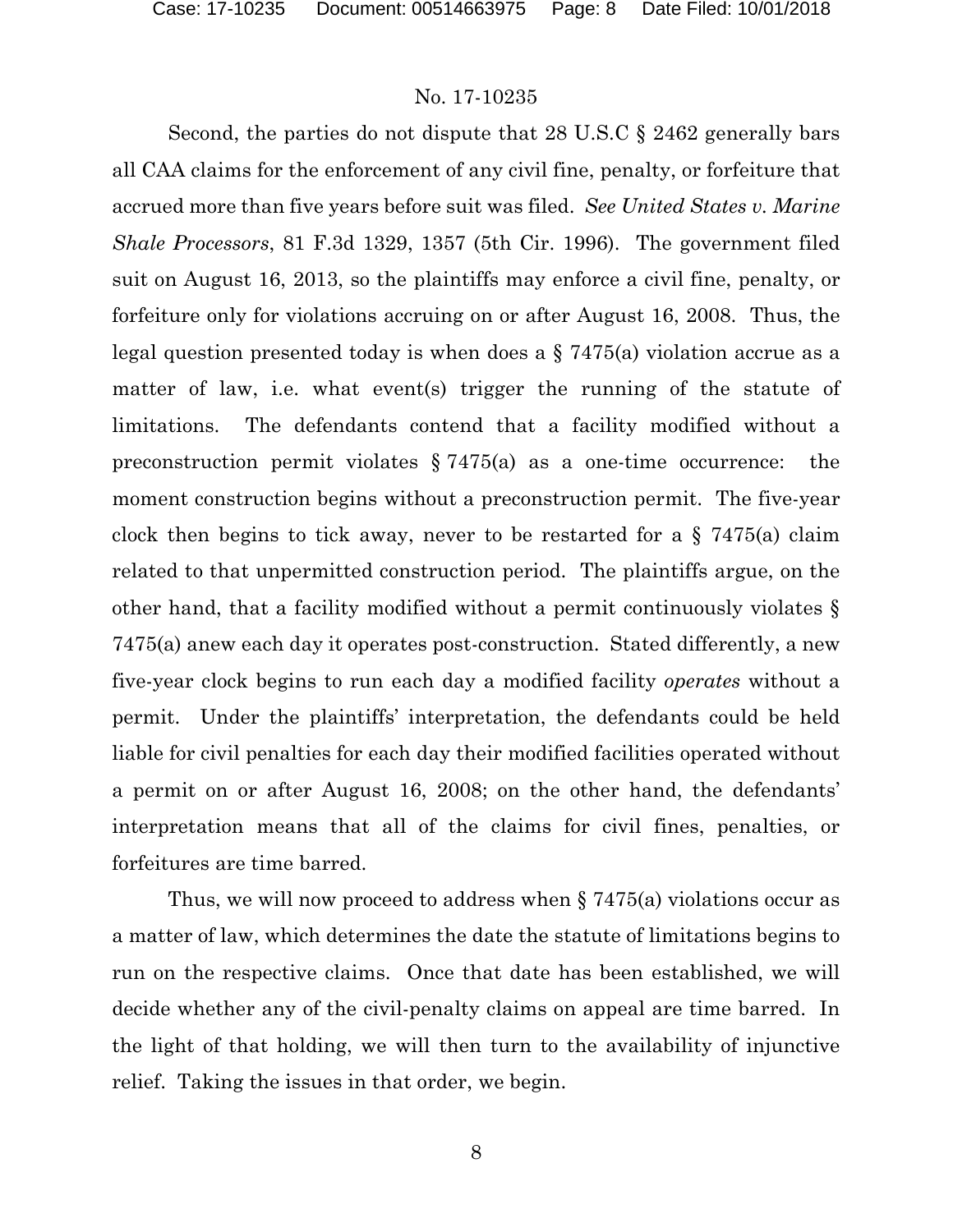#### No. 17-10235

#### A.

## Civil Penalties

The parties' disagreement over when § 7475(a) claims accrue focuses on the point in time that a complete violation of the Preconstruction requirements occurs: whether, as the defendants argue, only at the moment unpermitted construction commences or, as the government argues, also *each day* thereafter that the plant *operates* without a permit post-construction. *See United States v. Core Labs., Inc.*, 759 F.2d 480, 482 (5th Cir. 1985) ("[T]he date of the underlying violation has been accepted without question as the date when the claim first accrued, and, therefore, as the date on which the statute [of limitations] began to run."). The district court held that a  $\S$  7475(a) claim accrues "when construction or modification begins without the permit in hand." Unsurprisingly, the defendants urge us to accept that clear and relatively early point in time. The plaintiffs, however, argue that a discrete violation occurs at the moment unpermitted construction begins *and* each day thereafter that the facility operates without a permit.<sup>[10](#page-8-0)</sup>

We are not the first appellate court to consider whether the Preconstruction requirements apply also to the daily operation of a facility, such that the operation of an unpermitted facility is a fresh, daily violation of § 7475(a). The Third, Seventh, Eighth, Tenth, and Eleventh Circuits each have

<span id="page-8-0"></span><sup>&</sup>lt;sup>10</sup> Apparently, the government's argument would mean that each day an unpermitted facility is *not* in operation does not violate § 7475(a) anew. In any event, the underlying point is that operation is one thing, and construction is another. The statute we are interpreting, § 7475(a), is a statute relating to construction only, not to post-construction operation.

On a related note, the plaintiffs do not argue that a new  $\S 7475(a)$  claim accrues each day of unpermitted construction. *See Sierra Club v. Oklahoma Gas & Elec. Co.*, 816 F.3d 666, 671–74 (10th Cir. 2016) (rejecting argument "that the statute of limitations resets on each day of unpermitted construction"). Thus, we do not consider that theory. Today, we decide only whether a  $\S$  7475(a) violation is a one-time event occurring at the moment construction begins or whether operating a modified facility without having obtained a preconstruction permit also violates the statute post-construction.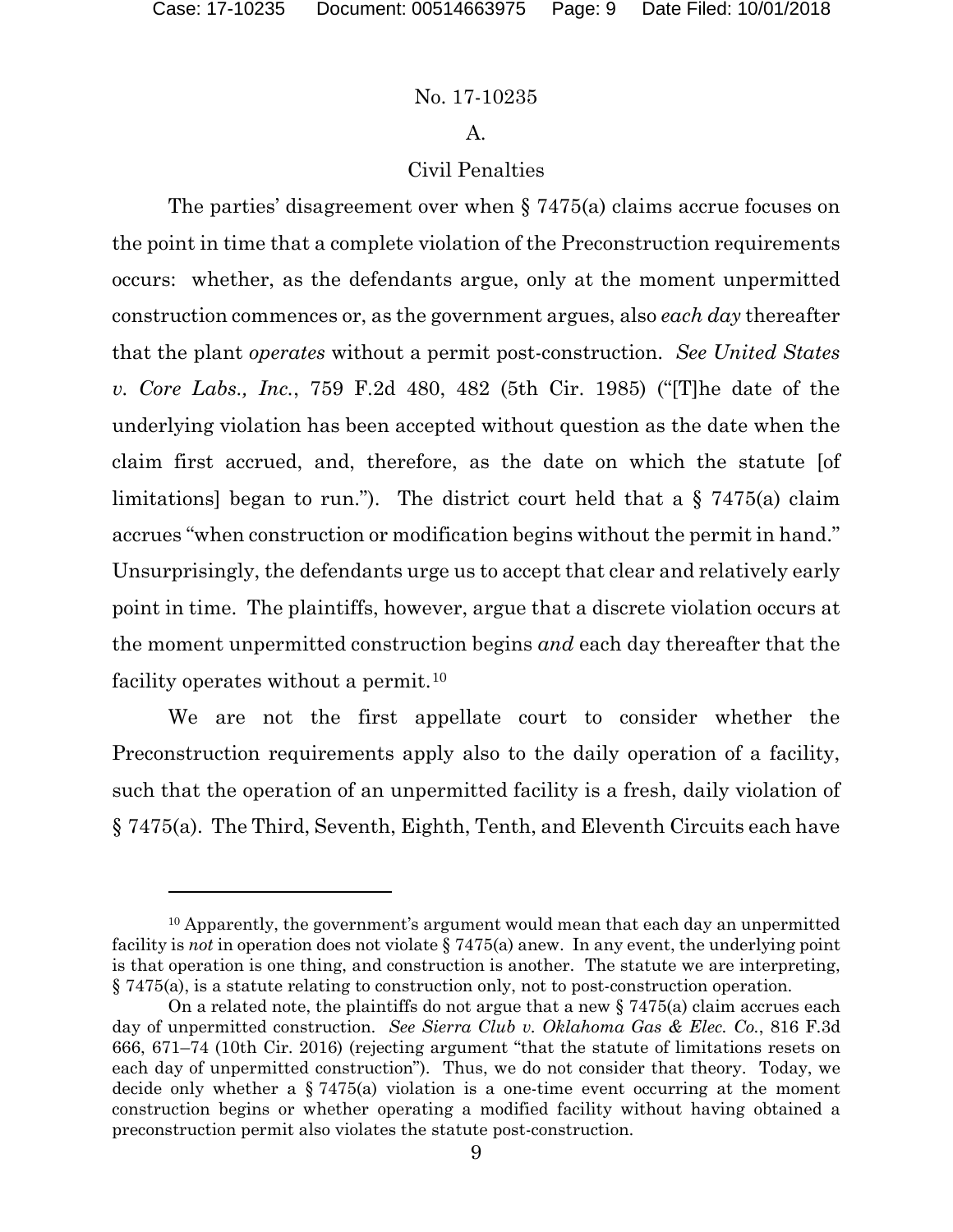held that a violation of the § 7475(a) Preconstruction requirements occurs only at some point during the construction period, and not to the subsequent *operation* of the modified facility. *Sierra Club v. Oklahoma Gas & Elec. Co.*, 816 F.3d 666, 674 (10th Cir. 2016); *United States v. EME Homer City Generation, L.P.*, 727 F.3d 274, 284 (3d Cir. 2013); *United States v. Midwest Generation*, LLC, 720 F.3d 644, 647 (7th Cir. 2013); *Sierra Club v. Otter Tail Power Co.*, 615 F.3d 1008, 1018 (8th Cir. 2010).; *Nat'l Parks & Conservation Ass'n, Inc. v. Tennessee Valley Auth.*, 502 F.3d 1316, 1322 (11th Cir. 2007). For the reasons that follow, we will follow the other circuits.

We quite naturally begin with the text of  $\S 7475(a)$ .<sup>11</sup> "Unless otherwise" defined, statutory terms are generally interpreted in accordance with their ordinary meaning." *BP Am. Prod. Co. v. Burton*, 549 U.S. 84, 91 (2006). Starting with the title of the statute, it reads "Preconstruction requirements," not "Operating requirements" nor even "Preconstruction *and* Operating requirements." Then scrolling down to the text of subsection a, Congress tells us that the § 7475(a) requirements must be met before a facility "may be constructed." As we see it, this language can be read only one way: the Preconstruction requirements are terms and conditions with which the facility must comply in order for the facility to begin construction. They are not requirements that arise at a point in time after the facility has begun

 $\overline{a}$ 

. . . .

<span id="page-9-0"></span><sup>&</sup>lt;sup>11</sup> We repeat, § 7475(a) requires:

No major emitting facility on which construction is commenced after August 7, 1977, may be constructed . . . unless--

<sup>(1)</sup> a permit has been issued for such proposed facility . . . setting forth emission limitations . . . ;

<sup>(4)</sup> the proposed facility is subject to the best available control technology ["BACT"] for each pollutant subject to regulation . . . .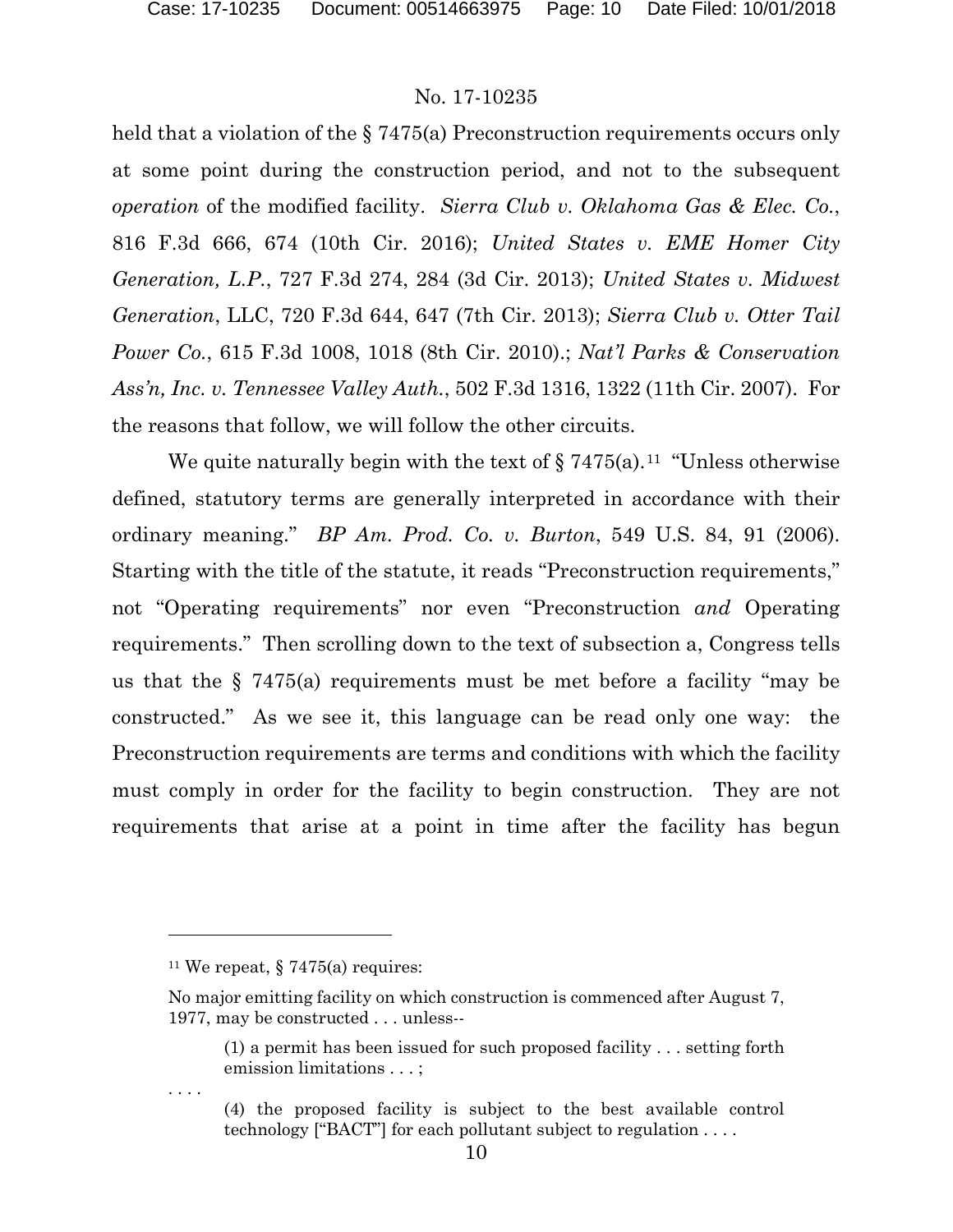## No. 17-10235

construction or resumed operation. By its plain language, § 7475(a) itself does not impose post-construction operational obligations on facilities.[12](#page-10-0)

The plaintiffs point us to other related provisions of the CAA in support of their position, but those CAA sections do not change the plain meaning of § 7475(a). For example, there are two CAA provisions that explicitly refer to the operation of a facility. *See, e.g.*, 42 U.S.C § 7411(e) ("[I]t shall be unlawful . . . to operate such source in violation of any standard of performance applicable to such source."); *id.* § 7661a(a) ("[I]t shall be unlawful for any person to . . . operate an affected source . . . except in compliance with a permit issued by a permitting authority . . . ."). "[W]here Congress includes particular language in one section of a statute but omits it in another section of the same Act, it is generally presumed that Congress acts intentionally and purposely in the disparate inclusion or exclusion." *United States v. Wong Kim Bo*, 472 F.2d 720, 722 (5th Cir. 1972).

Although the statutory text of  $\S 7475(a)$  leads us to a clear answer, i.e. § 7475(a) violations do not extend into post-construction operation, the plaintiffs suggest that our jurisprudence offers a nod to their view. In *United States v. Marine Shale Processors*, the government sued Marine Shale, a hazardous waste-treatment facility, for, inter alia, "operating several minor emission sources without a permit in violation of the [CAA]." 81 F.3d at 1352. Marine Shale argued in defense that "because emissions from each minor source began more than five years before the United States filed suit," those

<span id="page-10-0"></span><sup>&</sup>lt;sup>12</sup> Our conclusion that  $\S 7475(a)$  imposes only preconstruction obligations on a facility does not conflict with our opinion in *Sierra Club, Inc. v. Sandy Creek Energy Associates, L.P.*, 627 F.3d 134, 141 (5th Cir. 2010). In *Sandy Creek*, we held that a violation of 42 U.S.C § 7414, which has statutory language similar to  $\S 7475(a)$ , occurs as long as construction is ongoing. As we have noted, the plaintiffs in this case do not argue that a facility violates  $\S 7475(a)$ each day it constructs without a permit; instead, they argue a facility violates  $\S 7475(a)$  each day it operates without a permit. Our opinion in *Sandy Creek* does not speak to the question of operational obligations.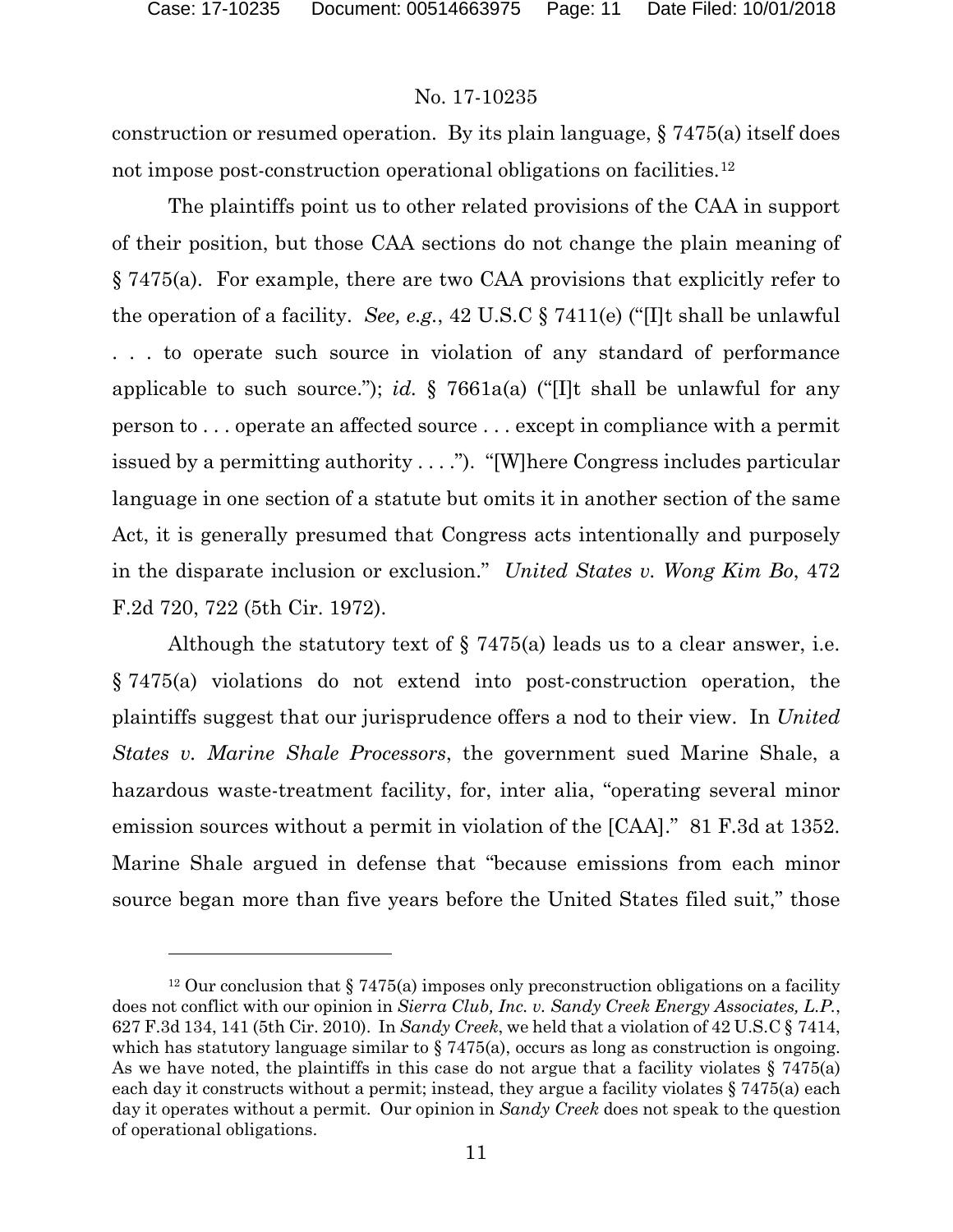## No. 17-10235

claims were barred by the five-year statute of limitations. *Id.* at 1357. A panel of this court disagreed, holding that because 42 U.S.C § 7413(b), the civilenforcement statute, "contemplates a fine for each day a minor source operates in violation of law," minor-source emissions from unpermitted facilities occurring within the five-year limitations period are actionable even if the unpermitted emissions began more than five years before suit was filed. *Id.* Importantly, § 7413(b) is the civil-enforcement statute for violation of  $§ 7475(a).^{13}$  $§ 7475(a).^{13}$  $§ 7475(a).^{13}$ 

*Marine Shale* does not, however, control our decision today. As *Marine Shale* explained, "The CAA statutory scheme contemplates at least two different types of air permits unhappily named 'preconstruction permits' and 'operating permits,'" and "[t]he distinction between [them] is critical." *Id.* at 1355–56.[14](#page-11-1) *Marine Shale* addressed a violation concerning a facility's *operation* without a permit. *See, e.g.*, *id.* at 1352 (referring only to "permit"

<span id="page-11-0"></span><sup>&</sup>lt;sup>13</sup> The civil-enforcement statute, 42 U.S.C. § 7413(b), reads:

The Administrator shall . . . commence a civil action for a permanent or temporary injunction, or to assess and recover a civil penalty of not more than \$25,000 per day for each violation, or both, in any of the following instances:

<sup>(1)</sup> Whenever such person has violated, or is in violation of, any requirement or prohibition of an applicable implementation plan or permit. . . .

<sup>(2)</sup> Whenever such person has violated, or is in violation of, any other requirement or prohibition of this subchapter, section 7603 of this title, subchapter IV-A, subchapter V, or subchapter VI of this chapter  $\dots$ .

<sup>(3)</sup> Whenever such person attempts to construct or modify a major stationary source in any area with respect to which a finding under subsection (a)(5) of this section has been made.

<span id="page-11-1"></span><sup>14</sup> The *Marine Shale* panel noted that "confusion easily result[s]" in distinguishing between the two types of permits "from the fact that preconstruction permits often include limits upon a source's operations." 81 F.3d at 1356. For the reasons explained, however, there is no indication that  $\S 7475(a)$  per se limits a source's operations. That is not to say that a preconstruction permit may never impose such limits. But of course, we are here because the defendants never obtained a permit.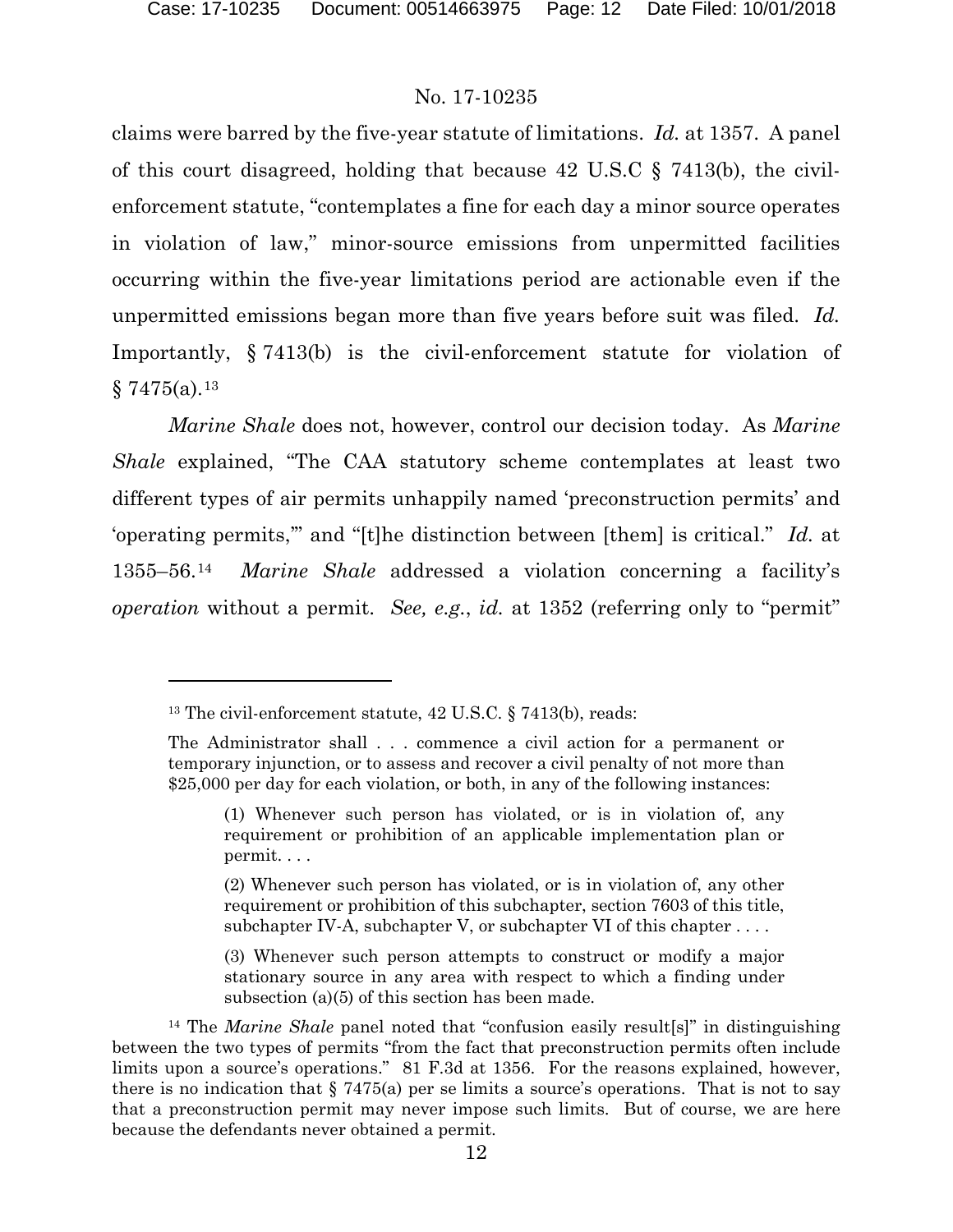## No. 17-10235

and "air permit").[15](#page-12-0) In contrast today, however, we are solely addressing the preconstruction permit mandated by § 7475(a). Moreover, in the context of statute of limitations, the *Marine Shale* panel addressed only the government's claim that Marine Shale failed to get a permit for operating *minor*-source emissions; and § 7475(a) applies only to *major*-emitting facilities. So, there is no indication that the *Marine Shale* opinion, in discussing the statute-oflimitations issue there, was considering preconstruction permits under § 7475(a).[16](#page-12-1) These distinctions between *Marine Shale* and our case illustrate the complexity of environmental statutes and regulations, as well as the importance in not confusing the myriad permits, pollutants, and prohibitions that are implicated in regulating the environment.

Accordingly, we conclude that *Marine* Shale does not address the case we have today, and considering the clear statutory language of  $\S 7475(a)$ , we hold that a violation of the Preconstruction requirements under  $\S$  7475(a) occurs on the first day of unpermitted construction and the violation does not extend into operation. Let us be clear: any claim asserted under  $\S 7475(a)$ accrues at the moment unpermitted construction commences.

Finally, the plaintiffs argue that, even if the violation of  $\S$  7475(a) is a single occurrence at the commencement of construction, the Texas SIP construction-permit requirements obligate facilities to apply BACT during

<span id="page-12-0"></span><sup>&</sup>lt;sup>15</sup> As to one of the permits at issue, Marine Shale "in effect conced[ed]" that it was a "preconstruction permit," 81 F.3d at 1356, but the government's position is unknown. And in any event, it is uncertain whether that preconstruction permit was the absent permit at the center of the statute-of-limitations dispute. Indeed, the government here refers to the permit at issue in *Marine Shale* as "another type of [CAA] permit."

<span id="page-12-1"></span><sup>16</sup> Other courts have eschewed *Marine Shale*'s conclusory analysis in the context of the § 7475(a) statute-of-limitations issue. *See, e.g.*, *United States v. Murphy Oil USA, Inc.*, 143 F. Supp. 2d 1054, 1082–83 (W.D. Wis. 2001); *see also* Ivan Lieben, *Catch Me If You Can - the Misapplication of the Federal Statute of Limitations to Clean Air Act Psd Permit Program Violations*, 38 ENVTL. L. 667, 692–93 (2008) ("Without any useful discussion of much significance to the PSD statute of limitations issue, the [*Marine Shale*] court also found that the statute of limitations did not apply to the minor source permitting violations.").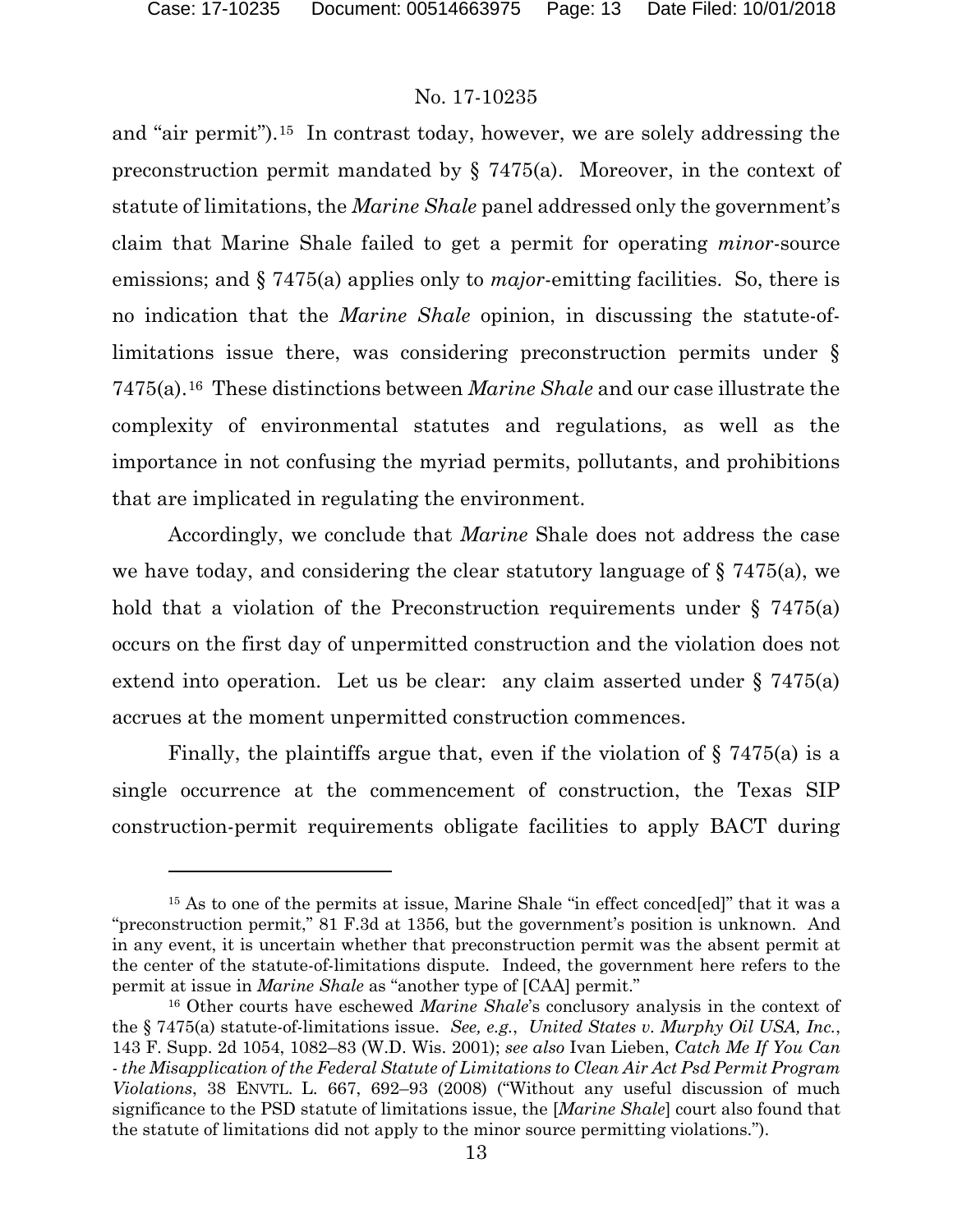## No. 17-10235

operation.[17](#page-13-0) *See Nat'l Parks Conservation Ass'n, Inc. v. Tennessee Valley Auth.*, 480 F.3d 410, 418–19 (6th Cir. 2007) (holding the Tennessee SIP imposed ongoing operational obligations and avoiding the necessity of any statutory analysis of § 7475 itself). We have previously held, however, that "the preconstruction requirements set forth in [Title 30 of the Texas Administrative Code, section 116.111(a)], such as evidence that the facility will utilize the best available control technology, are preconditions for *granting* a preconstruction permit." *CleanCOALition v. TXU Power*, 536 F.3d 469, 477 (5th Cir. 2008) (emphasis in original). That is to say, Texas SIP section 116.111(a) instructs facilities what they must do to get a permit, not what obligations are imposed on the continuing operations of the facility.

We sum up what we have decided: Section 7475(a) violations occur on the first day of construction, and the Texas SIP does not alter that holding. As we have said, for purposes of this appeal, each construction period that the plaintiffs say the defendants embarked upon in violation of § 7475(a) commenced more than five years before the government filed suit to recover civil penalties. Thus, the government's claims for civil fines, penalties, and forfeitures are time barred under the five-year statute of limitations set in 28 U.S.C. § 2462.[18](#page-13-1) The district court, therefore, did not err in dismissing claims one, two, three, five and six asking for that legal relief.

<span id="page-13-0"></span><sup>&</sup>lt;sup>17</sup> The plaintiffs point to Texas SIP § 116.111(a)(2)(C-D), under which a "new construction or modification" permit application must include information demonstrating:

<sup>(</sup>C) Best available control technology (BACT). The proposed facility will utilize  $BACT \ldots$ 

<sup>(</sup>D) New Source Performance Standards (NSPS). The emissions from the proposed facility will meet the requirements of any applicable NSPS . . . .

<sup>30</sup> Tex. Admin. Code § 116.111(a)(2)(C–D) (2001) (emphasis added).

<span id="page-13-1"></span><sup>&</sup>lt;sup>18</sup> The plaintiffs do not appeal the district court's ruling on the applicability of a tolling agreement between the parties.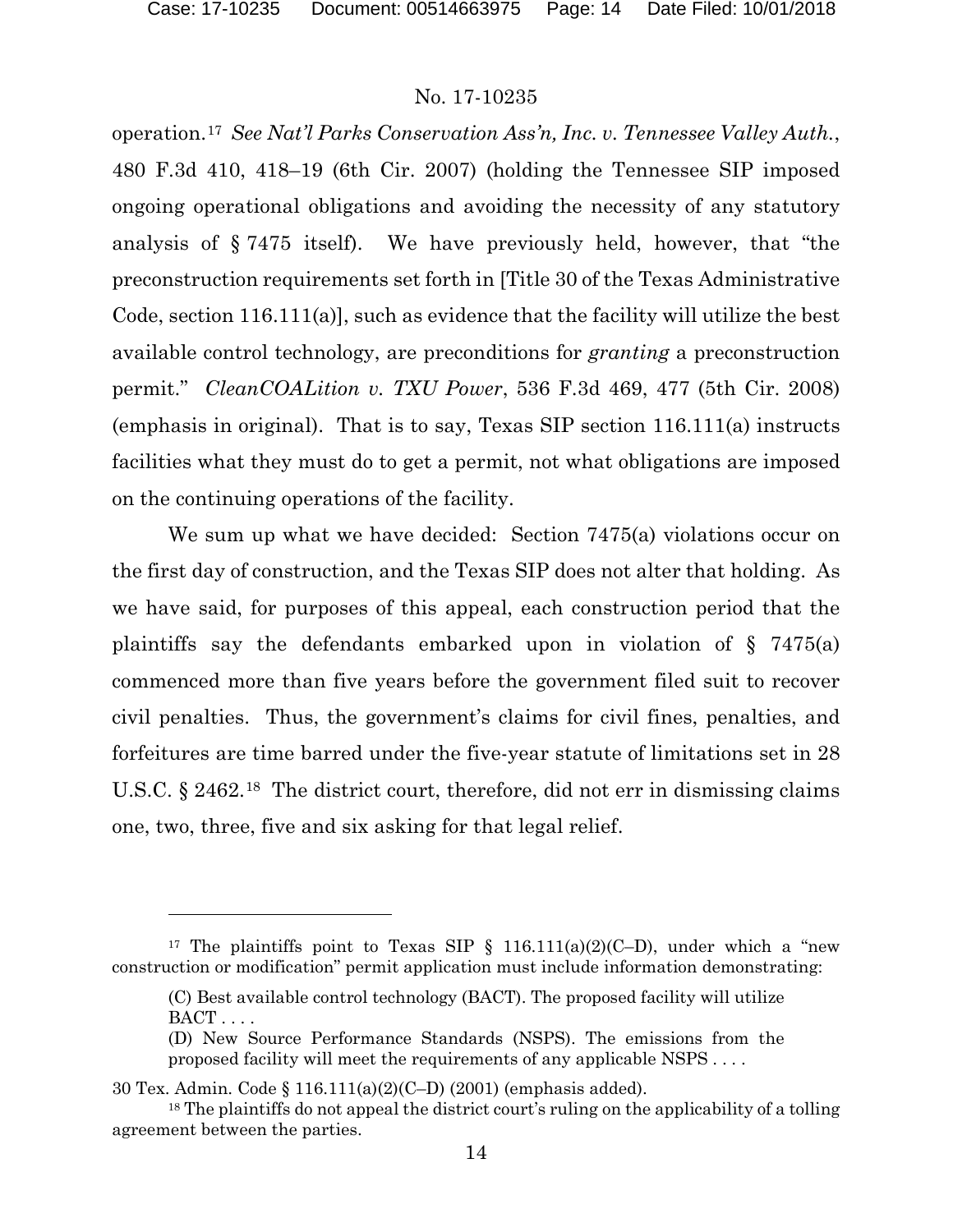## No. 17-10235

## B.

## Injunctive Relief

In addition to asking for civil penalties under 42 U.S.C § 7413(b), the government also requests injunctive relief.<sup>19</sup> And the plain language of  $\S 2462$ does not explicitly bar the claims for injunctive relief.[20](#page-14-1) Nevertheless, the district court dismissed the government's equitable claims on two bases. First, the district court held that because the legal claims are time barred by § 2462, the injunctive-relief claims are also barred under the concurrent-remedies doctrine. And second, the court held that "Congress did not provide for injunctive relief for past violations in the [CAA]." On appeal, we limit our analysis to whether the district court erred in dismissing the injunctive-relief claims for those two reasons.

#### 1.

Concurrent-Remedies Doctrine

The Supreme Court has long recognized that "when the jurisdiction of the federal court is concurrent with that of law, or the suit is brought in aid of

<span id="page-14-1"></span><span id="page-14-0"></span><sup>19</sup> At oral argument, counsel for the government was asked why the government had chosen to bring its claims expressly and only under § 7475 of the CAA instead of an alternative CAA section perhaps more friendly to the operational claims it seeks to assert here. Counsel explained that requiring the defendants to comply with § 7475(a) was the only way to impose BACT emission limitations on their respective facilities for certain pollutants. <sup>20</sup> Under 28 U.S.C. § 2462:

<sup>[</sup>A]n action, suit or proceeding for the enforcement of any civil fine, penalty, or forfeiture, pecuniary or otherwise, shall not be entertained unless commenced within five years from the date when the claim first accrued ....

So injunctive-relief claims are barred under  $\S 2462$  if they are a "penalty." The defendants concede they have not *yet* argued to the district court that the injunctive relief sought here is a penalty. And we do "not consider issues raised for the first time on appeal except in extraordinary instances when such consideration is required to avoid a miscarriage of justice." *Bayou Liberty Ass'n, Inc. v. U.S. Army Corps of Engineers*, 217 F.3d 393, 398 (5th Cir. 2000). This case presents no such extraordinary instance. For the life of this case, the defendants have been free to argue to the district court that the relief requested was a penalty; but they have not yet done so. *See, e.g.*, *S.E.C. v. Bartek*, 484 F. App'x 949, 956 (5th Cir. 2012) (affirming certain equitable remedies are penalties under § 2462).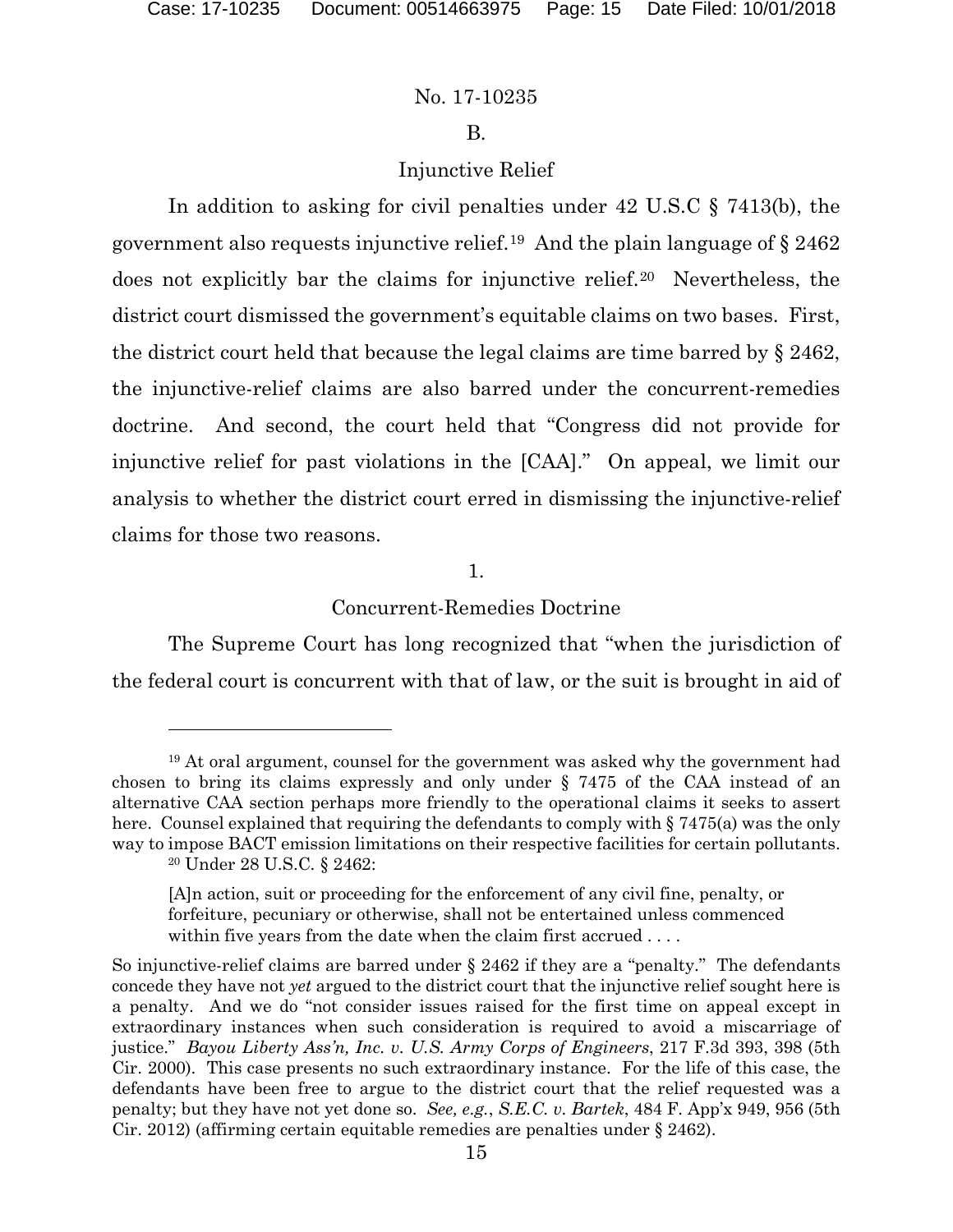a legal right, equity will withhold its remedy if the legal right is barred by the local statute of limitations." *Russell v. Todd*, 309 U.S. 280, 289 (1940); *see also Cope v. Anderson*, 331 U.S. 461, 464 (1947); *Nilsen v. City of Moss Point, Miss.*, 674 F.2d 379, 387 (5th Cir. 1982), *on reh'g*, 701 F.2d 556 (5th Cir. 1983). For the reasons we have explained, § 2462 clearly bars the legal claims here. The question is whether the government's equitable claims are also barred.

At the outset of our analysis, we should make clear that, in the case of private litigants, the concurrent-remedies doctrine appears to be alive, well, and strong. For example, here, the concurrent-remedies doctrine may properly be invoked against Sierra Club, a private party acting on its own behalf. *See, e.g.*, *Oklahoma Gas & Elec. Co.*, 816 F.3d at 675. Indeed, to allow equitable claims to proceed where the legal claims are time barred is counter-intuitive to general legal thought and reasoning. So we make clear, we address a very narrow set of circumstances: the sovereign acting in its sovereign capacity when it has not legislatively conceded, in any explicit terms, that a time bar may be applied to its equitable claims. It is that set of narrow circumstances that informs the following discussion.

The plaintiffs argue that the concurrent-remedies doctrine does not bar their equitable claims for two reasons. First, Sierra Club argues that the concurrent-remedies doctrine does not apply to actions under the CAA because the civil-penalty and injunctive-relief provisions of the CAA are not concurrent. But courts agree "civil penalties and equitable relief . . . are concurrent [where] 'an action at law or equity could be brought on the same facts.'" *Tennessee Valley Auth.*, 502 F.3d at 1327 (*quoting United States v. Telluride Co.*, 146 F.3d 1241, 1248 n.12 (10th Cir. 1998)). The parties do not dispute that the legal and equitable claims appealed here are brought on the same facts. The concurrentremedies doctrine, therefore, is not inapt to this CAA action. *See Otter Tail Power*, 615 F.3d at 1018–19; *Tennessee Valley Auth.*, 502 F.3d at 1327.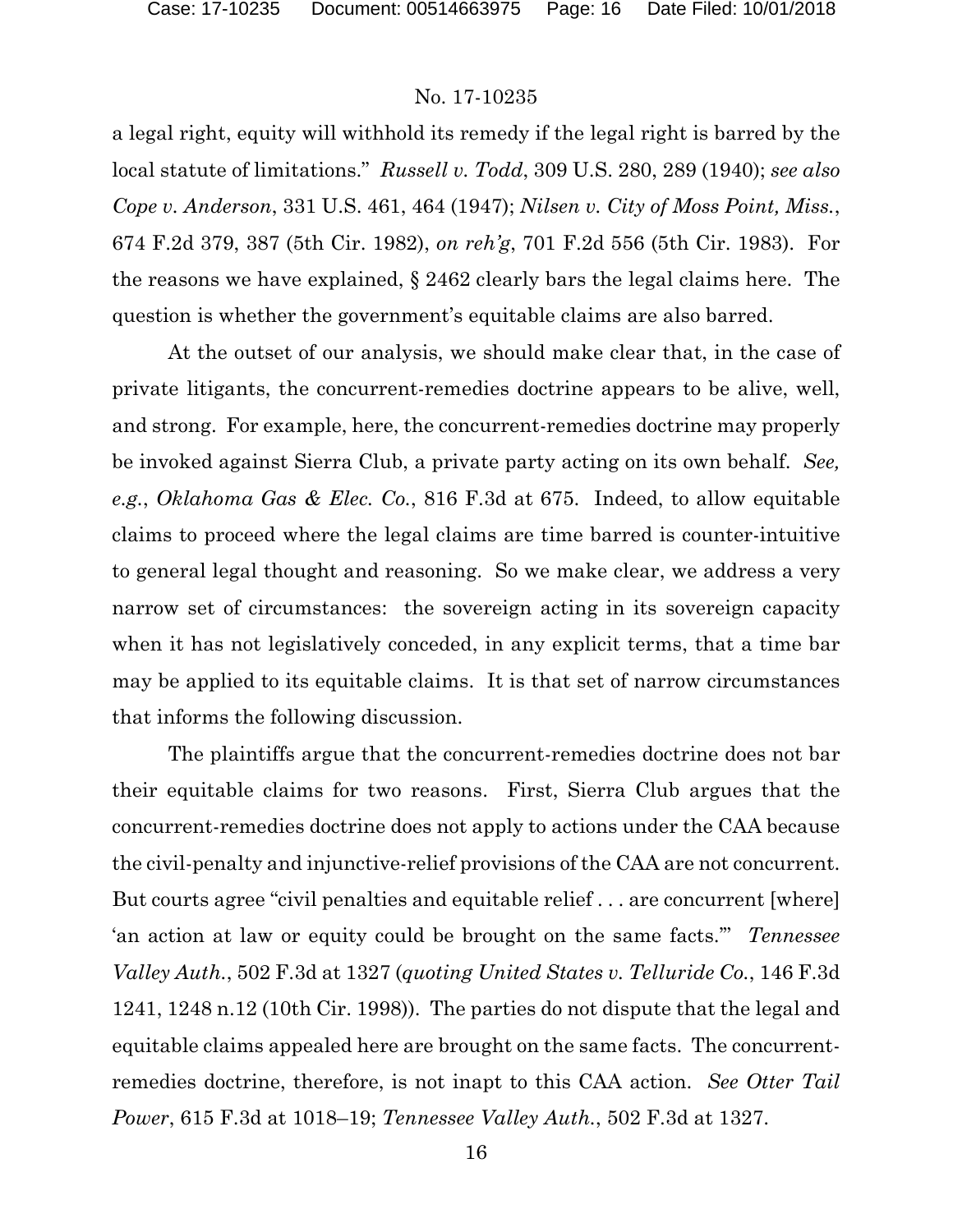## No. 17-10235

Second, the plaintiffs urge us to follow the Tenth and Eleventh Circuits and acknowledge an exception to the concurrent-remedies doctrine in actions brought by the government in its sovereign capacity. *Telluride*, 146 F.3d at 1248–49 (analyzing application of general statute of limitations, § 2462, to Clean Water Act claim asking for legal and equitable relief); *United States v. Banks*, 115 F.3d 916, 919 (11th Cir. 1997) (same). This issue is of first impression for our court, and there is, frankly, minimal precedent to guide our analysis.[21](#page-16-0)

The Supreme Court has been unequivocal in its general demand that equitable relief is prohibited when a concurrent legal remedy is barred. *See, e.g.*, *Russell*, 309 U.S. at 289. But the Supreme Court has not had occasion to apply that doctrine to an action brought by the government in its sovereign capacity. Furthermore, the Supreme Court has been equally clear in holding that "an action on behalf of the United States in its governmental capacity . . . is subject to no time limitation, in the absence of congressional enactment clearly imposing it." *E. I. Du Pont De Nemours & Co. v. Davis*, 264 U.S. 456, 462 (1924); *see also United States v. P/B STCO 213*, 756 F.2d 364, 368 (5th Cir. 1985) ("The sovereignty of the United States exempts it from all periods of

<span id="page-16-0"></span><sup>21</sup> In *Federal Election Commission v. Williams*, the Ninth Circuit, finding the Federal Election Commission's legal claims barred by § 2462, applied the concurrent-remedies doctrine to also bar the Commission's equitable claims. 104 F.3d 237, 240 (9th Cir. 1996). But in our view, there is no circuit split on the narrow issue before us because the Ninth Circuit did not consider that the government, acting in its sovereign capacity, is subject to no time limitation in the absence of clear consent. *See Banks*, 115 F.3d at 919 n.6 ("[*Williams*]. . . failed to distinguish between the application of the statute of limitations to the United States in its private versus its sovereign capacity. No other circuit has addressed this issue."). The Ninth Circuit held only that "because the claim for injunctive relief is connected to the claim for legal relief, the statute of limitations [§ 2462] applies to both." *Williams*, 104 F.3d at 240.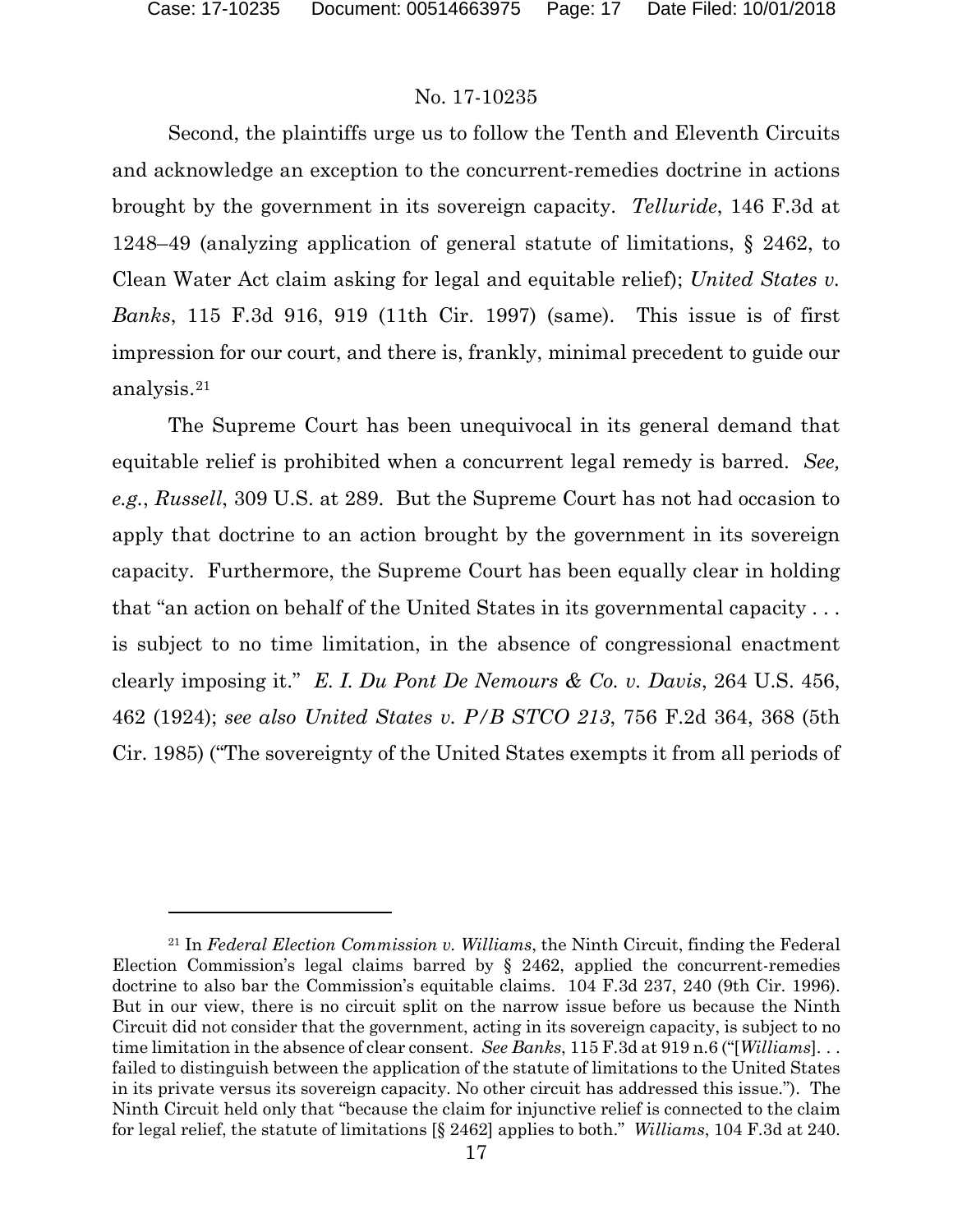limitations except where, by legislation, it expressly has consented to a time  $bar."$ ).  $^{22}$  $^{22}$  $^{22}$ 

It is somewhat problematic to reconcile these two rules when they coincide in a single case. Even though the government has subjected itself to the limitations imposed by § 2462 in CAA actions, the application of that statute "must receive a strict construction in favor of the Government." *E.I. Dupont*, 264 U.S. at 462. To apply the concurrent-remedies doctrine here and thus bar the government's equitable claims would exceed those explicit boundaries of sovereign consent. After all, the government has expressly consented to a statutory time bar only in "the enforcement of any civil fine, penalty, or forfeiture." 28 U.S.C. § 2462. We therefore can find no error in the Tenth and Eleventh Circuits' decision to exempt actions brought by the government in its sovereign capacity from the application of the concurrentremedies doctrine. In short, Congress has given no express consent. Thus, the district court erred in dismissing the government's equitable-relief claims under Rule 12(b)(6) based on the concurrent-remedies doctrine.

#### 2.

## Jurisdiction

The district court also dismissed the injunctive-relief claims on jurisdictional grounds under Rule 12(b)(1). The district court "assume[d]" that its "jurisdiction over Clean Air Act claims does not extend to injunctive relief" because "Congress did not provide for injunctive relief for past violations in the [CAA] but did provide a remedy for Prevention of Significant Deterioration violations before construction or modification" under 42 U.S.C § 7477.[23](#page-17-1)

 $\overline{a}$ 

<span id="page-17-1"></span><span id="page-17-0"></span><sup>&</sup>lt;sup>22</sup> This rule "rests upon the general principle of policy applicable to all governments that the public interest should not be prejudiced by the default or negligence of public officers." *Bowers v. New York & Albany Lighterage Co.*, 273 U.S. 346, 349–50 (1927).

<sup>23</sup> Section 7477 states: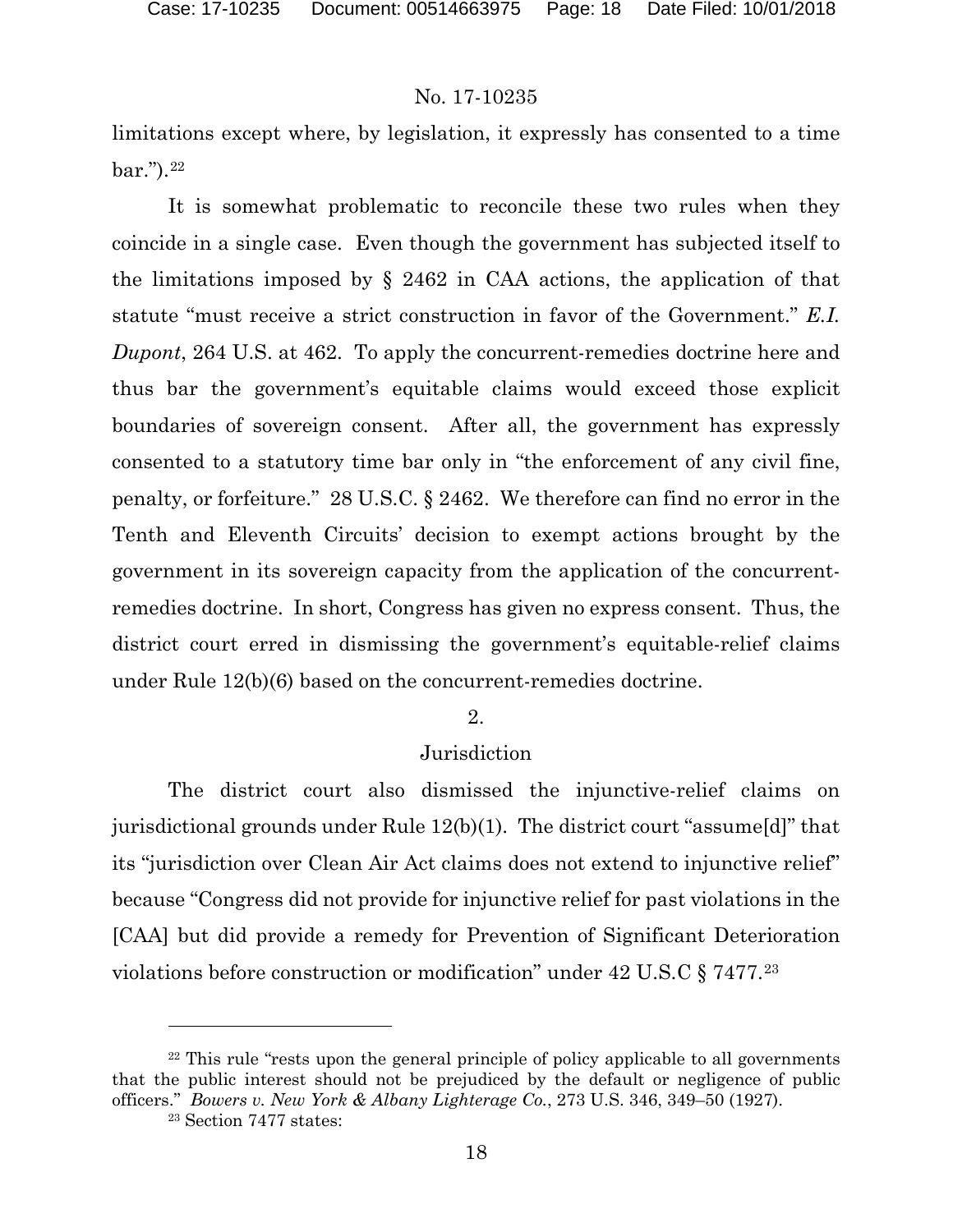We have been referred to no authority that  $\S 7477$  is meant to displace the enforcement authority provided under § 7413.[24](#page-18-0) *See Alaska Dep't of Envtl. Conservation v. E.P.A.*, 540 U.S. 461, 490 (2004) (referring to § 7413 and § 7477 as "two independent CAA provisions"); *Miller v. French*, 530 U.S. 327, 340 (2000) ("[W]e should not construe a statute to displace courts' traditional equitable authority absent the 'clearest command,' or an 'inescapable inference' to the contrary . . . ." (citation omitted)).

Nor can we agree with the district court's broad holding that it simply lacks jurisdiction to consider any aspect of the injunctive relief requested here. Section 7413(b) plainly gives district courts jurisdiction to restrain a violation, require compliance, and award any other appropriate relief whenever a person has committed a § 7475 violation. The district court cited *United States v. EME* 

<span id="page-18-0"></span>42 U.S.C. § 7477.

 $\overline{a}$ 

<sup>24</sup> We repeat,  $\S$  7413(b) states:

(2) Whenever such person *has violated*, or is in violation of, any other requirement or prohibition of this subchapter, section 7603 of this title, subchapter IV-A, subchapter V, or subchapter VI of this chapter . . . .

. . . .

The Administrator shall, and a State may, take such measures, including issuance of an order, or seeking injunctive relief, as necessary to prevent the construction or modification of a major emitting facility which does not conform to the requirements of this part . . . .

The Administrator shall . . . commence a civil action for a permanent or temporary injunction, or to assess and recover a civil penalty of not more than \$25,000 per day for each violation, or both, in any of the following instances:

<sup>(1)</sup> Whenever such person *has violated*, or is in violation of, any requirement or prohibition of an applicable implementation plan or permit. . . .

Any action under this subsection may be brought in the district court of the United States for the district in which the violation is alleged *to have occurred*, or is occurring . . . and such court shall have jurisdiction to restrain such violation, to require compliance, to assess such civil penalty, to collect any fees owed . . . , and to award any other appropriate relief.

<sup>42</sup> U.S.C. § 7413(b) (emphasis added).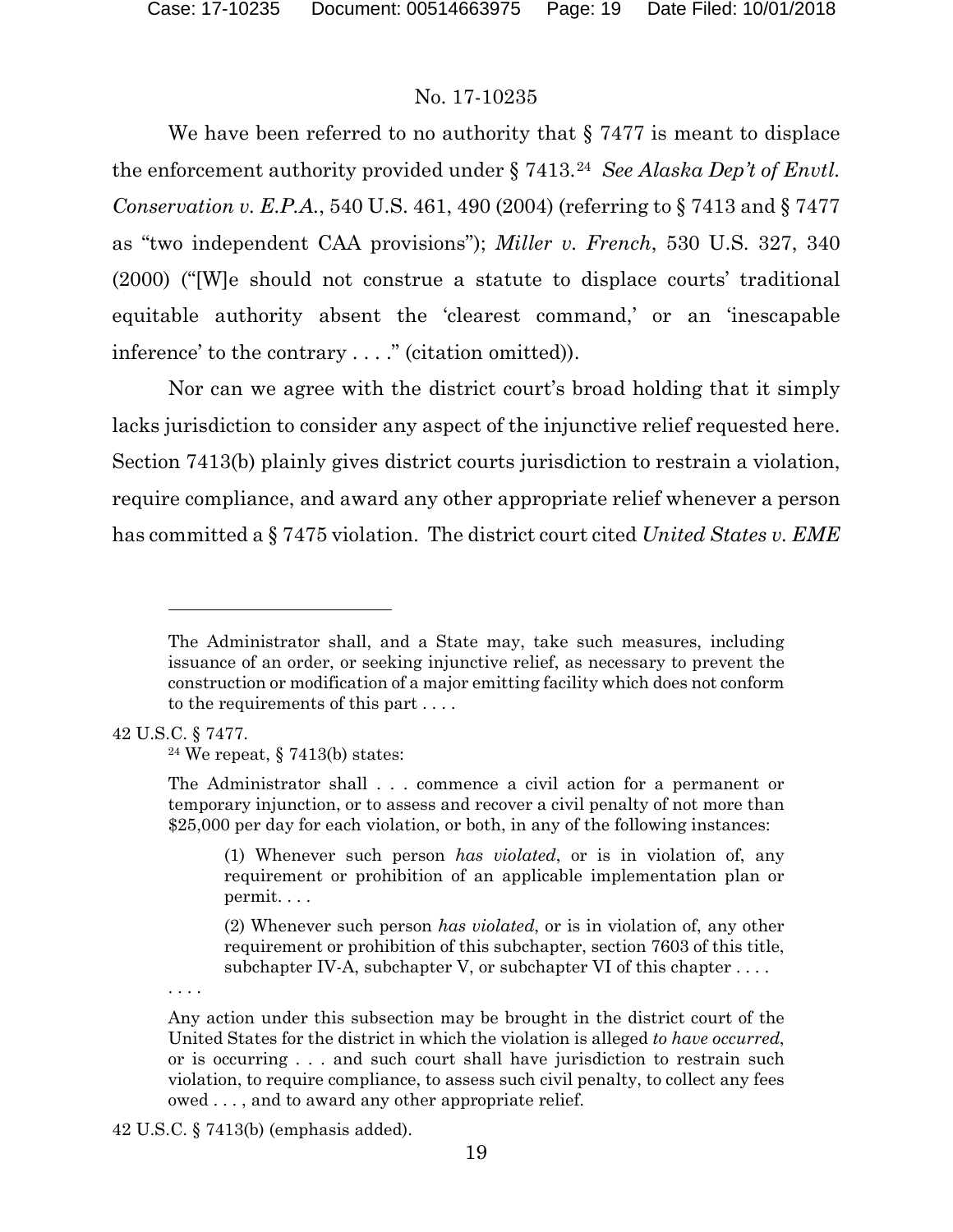l

## No. 17-10235

*Homer City Generation, L.P.* as the basis for its assuming the absence of jurisdiction in this case. That case, in a critical way, is factually distinguishable from the case we consider today. The Third Circuit addressed injunctive relief against *former* owners of a facility who "cannot violate the Act in the future."[25](#page-19-0) 727 F.3d at 292. The district court also relied on the Seventh Circuit's opinion in *United States v. Midwest Generation, LLC*. But that case appears to have applied the concurrent-remedies doctrine, *see United States v. U.S. Steel Corp.*, 16 F. Supp. 3d 944, 950–51 (N.D. Ind. 2014), which, in this case, we have found does not apply to the United States as a sovereign. Thus, the district court erred when it assumed that injunctive relief was beyond the authority granted in the statute.

This opinion, however, should not be read as either favoring or disfavoring the grant of equitable relief. We hold only that the statute of limitations that barred the legal relief does not itself bar equitable relief unless it constitutes a penalty. On remand, the district court must further consider whether *any* equitable relief is appropriate and proper under the legal and factual circumstances of this case in which the legal relief has been time barred.[26](#page-19-1) We recognize that we are not giving the district court much guidance in this task. Nevertheless, this case does come to us from a dismissal under 12(b)(6) and 12(b)(1); and here the question of injunctive relief when no legal relief is available, is not an up or down question, especially since we have held

<span id="page-19-0"></span><sup>25</sup> The Third Circuit "express[ed] no opinion" on whether injunctions are "available in general to remedy ongoing harm from wholly past violations." *Homer City,* 727 F.3d at 291 n.19. And as to current owners, the court there explained that the government could, *after* completion of a facility's modification, "obtain an injunction requiring the owner and operator to comply with the PSD requirements." *Id.* at 289.

<span id="page-19-1"></span><sup>&</sup>lt;sup>26</sup> In considering whether equitable relief, if any, is available, we simply note without further comment the Seventh Circuit's holding, "Once the statute of limitations expired, [the defendant-facility] was entitled to proceed as if it possessed all required construction permits." *Midwest Generation*, 720 F.3d at 648.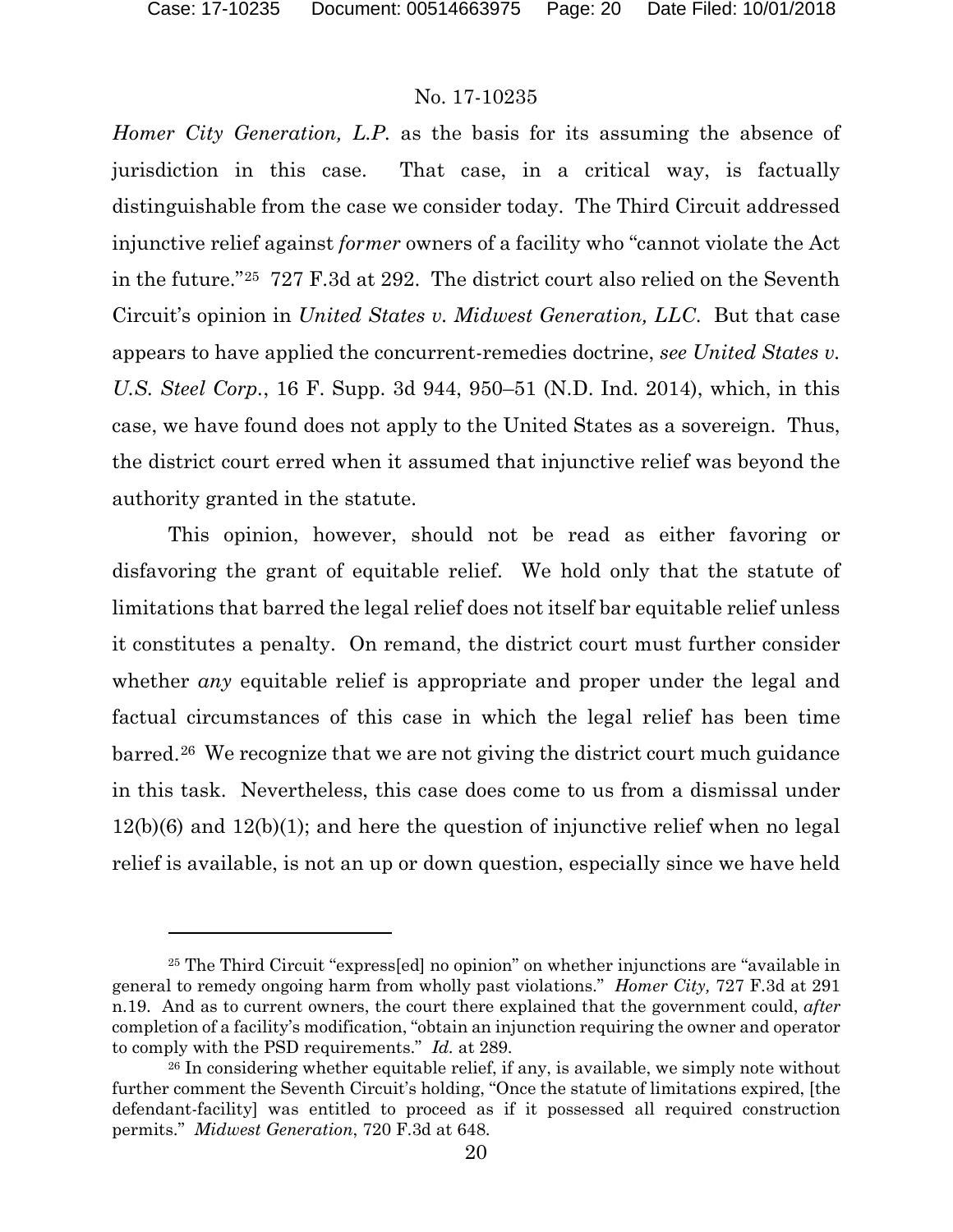l

## No. 17-10235

that the doctrine of concurrent remedies does not apply against the sovereign. Perhaps the answer to this knotty question of injunctive relief will reveal itself after a full hearing and the presentations of the parties. And we hope that we are not being too cowardly when we sincerely wish the district court good luck.

IV.

Now, we briefly summarize our holdings: The Preconstruction requirements under § 7475(a) impose a one-time obligation on facilities to get a permit before they begin construction. So when a facility violates § 7475(a), it violates the statute on that singular occurrence when construction commences without a permit in hand. Section 7475(a) actions for the enforcement of any civil fine, penalty, or forfeiture must be brought within five years. The plaintiffs, having waited more than five years, are time barred from pursing § 7475 claims for civil fines, penalties, and forfeitures.

Whether such injunctive relief is, in any of its aspects, considered a penalty has not been addressed in this appeal. *See supra* note 19. Because the government has brought this suit in its sovereign capacity, those injunctiverelief claims—which are determined not to be penalties under § 2462—are not subject to the limitation bar here. Thus the concurrent-remedies doctrine itself does not bar the government from pursuing non-penalty claims for injunctive relief. Moreover, we find no support for the district court's holding that its "jurisdiction" does not "extend to injunctive relief" based on past violations of the CAA.[27](#page-20-0) 

We repeat that we do not prejudge whether equitable relief is available here. Inasmuch as this case comes to us on a motion to dismiss, there is more

<span id="page-20-0"></span><sup>&</sup>lt;sup>27</sup> The role Sierra Club seeks to play in this litigation is unclear. But in any event, we have noted that the concurrent-remedies doctrine is properly applied as to it. So we remand the injunctive-relief claims to the district court, but once there, only the government may pursue them. We make no suggestion as to whether the government may pursue injunctive relief as to the now-closed Big Brown plant.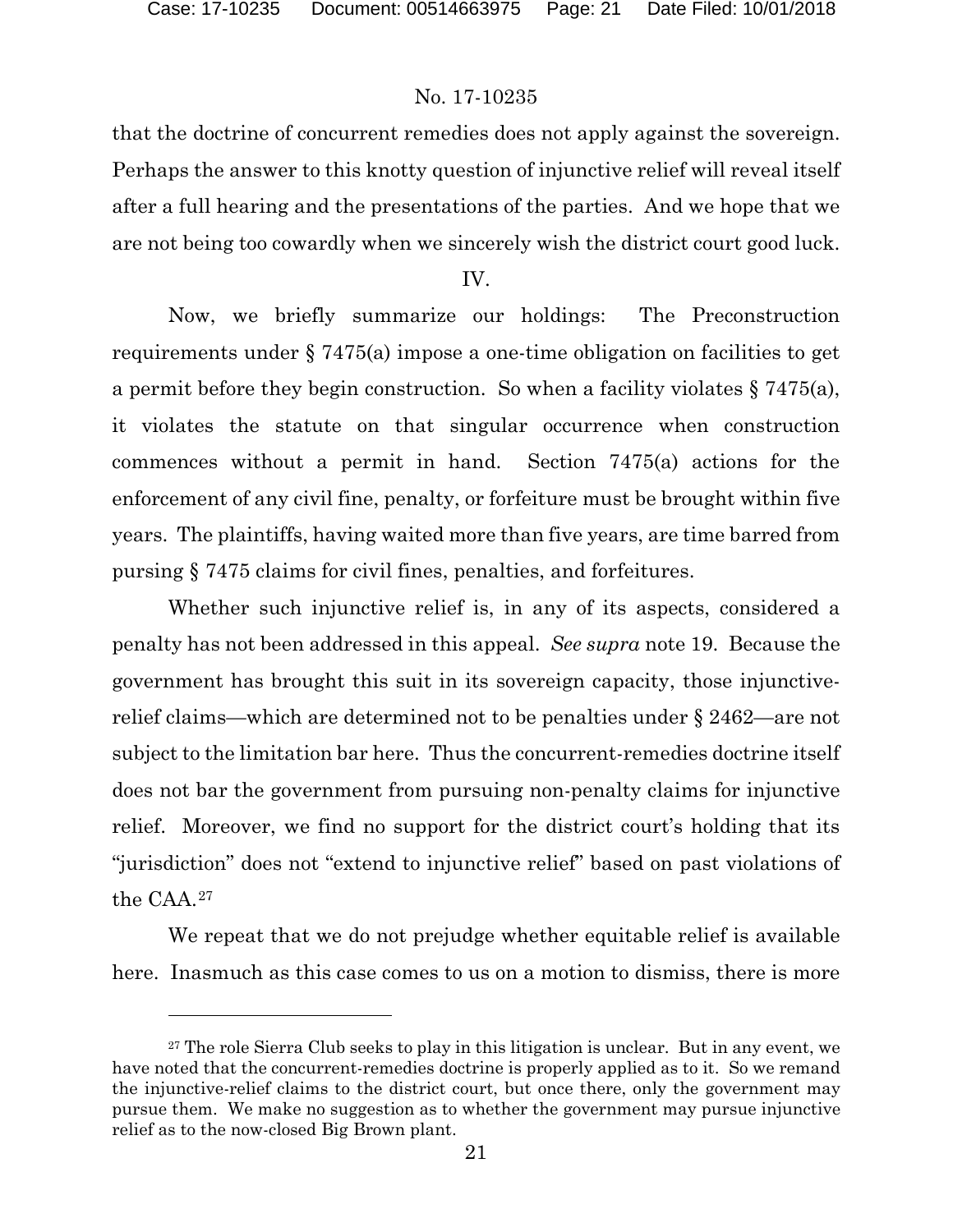left to be done on remand. We leave it to the district court on remand to consider further the availability of equitable relief as we have noted above. The judgment of the district court is therefore

> AFFIRMED in part, REVERSED in part, and REMANDED.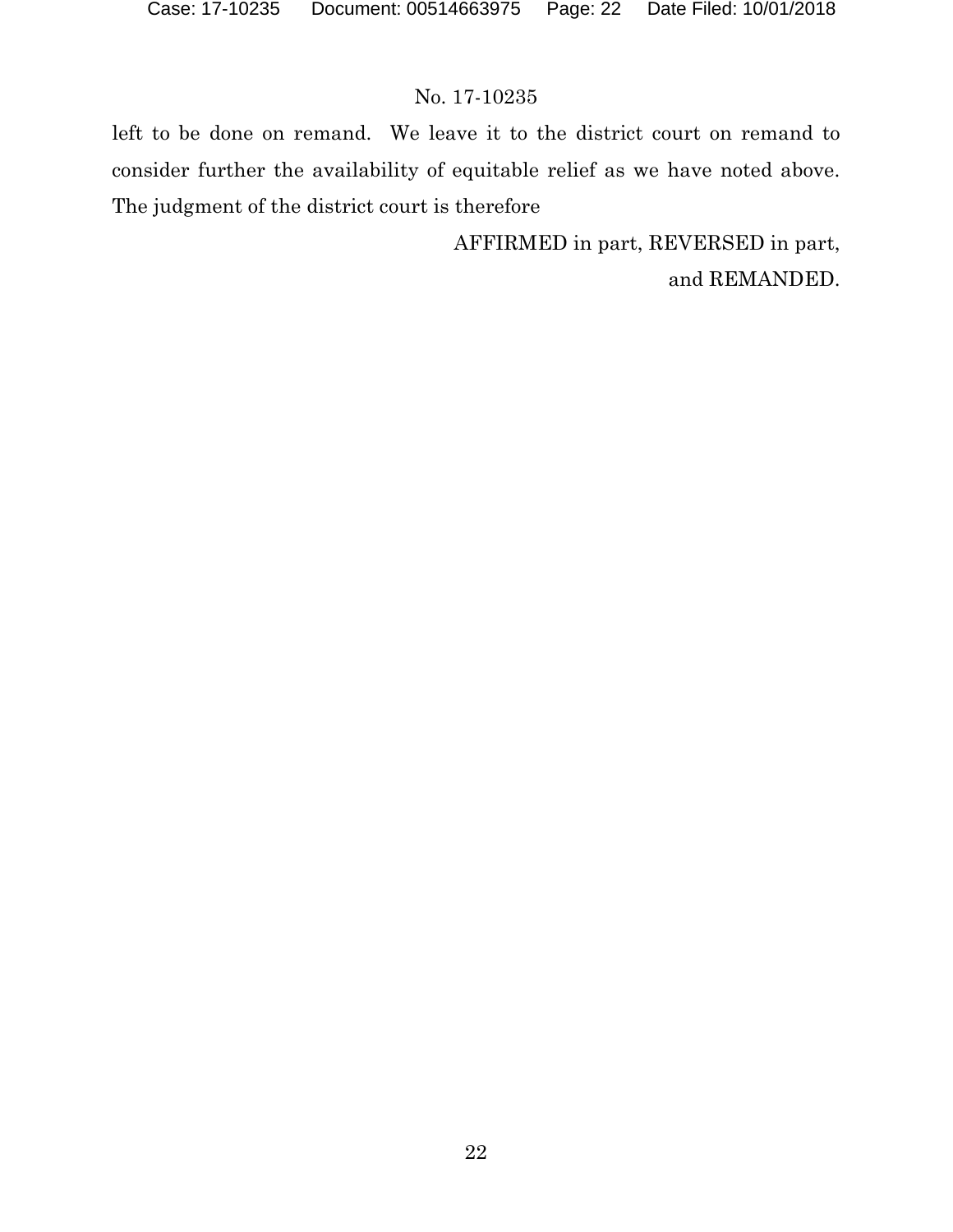JENNIFER WALKER ELROD, Circuit Judge, concurring in part and dissenting in part:

I concur in full with the portion of the majority opinion that holds—in alignment with all other circuits to consider the question—that a violation of 42 U.S.C. § 7475(a) occurs only at the time of a facility's unpermitted construction or modification, and that the operation of an unpermitted facility is not itself a violation of the statute. As such, I concur with the majority opinion's determination that the appellants' civil-penalty claims are now timebarred by 28 U.S.C. § 2462. I also concur with the majority opinion's determination that the concurrent-remedies doctrine bars Sierra Club's claims for injunctive relief.

I dissent from the majority opinion's decision to remand this case for further consideration of the government's claims for purported injunctive relief. It is a well-settled principle that "[t]he function of an injunction is to afford preventative relief, not to redress alleged wrongs which have been committed already." *Lacassagne v. Chapuis*, 144 U.S. 119, 124 (1892). Because the statute is concerned only with the construction or modification of a facility, and not its subsequent operation, there is no ongoing or future unlawful conduct to enjoin. As the Supreme Court has explained, granting an injunction without alleging an ongoing or future violation of the statute "makes a sword out of a shield." *Steel Co. v. Citizens for a Better Env't*, 523 U.S. 83, 109 (1998) (Scalia, J.).

The fact that the government applies the term "injunction" to its requested remedies does not mean those remedies are actually injunctive. In remanding this case, the majority opinion focuses on the label and ignores the substance. The remedies being sought by the government simply cannot properly be classified as injunctive. The remedies are being sought to redress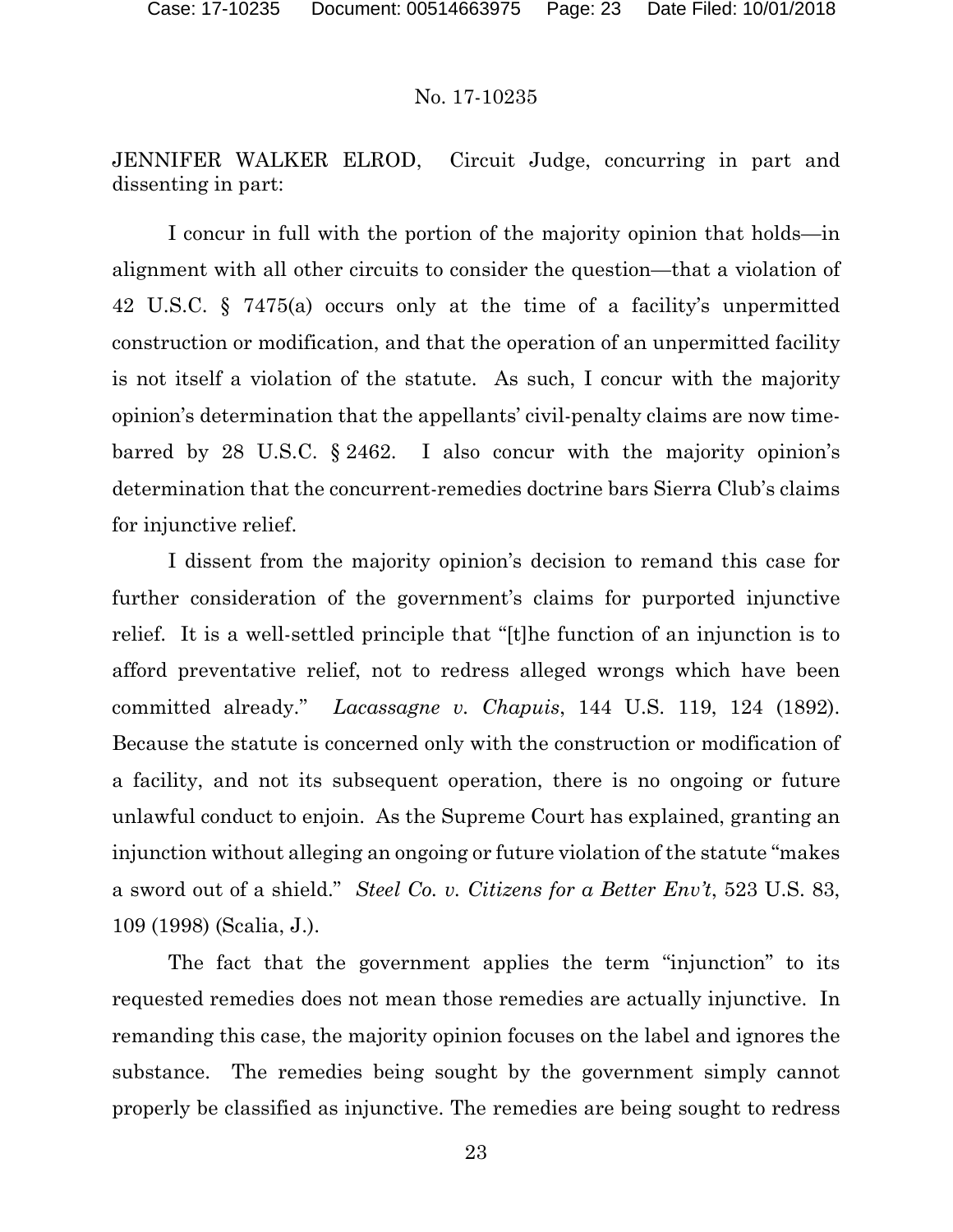## No. 17-10235

alleged past wrongs, and they are punitive in nature. As such, they are timebarred, no matter what label they may be masquerading under. The district court was correct to deny the government's request for injunctions designed to redress wrongs that are alleged to have occurred wholly in the past, and there is no need for this case to be remanded for further consideration.

I.

The majority opinion explains why a violation of § 7475(a) can occur only at the time of construction or modification. Understanding that point is critical to understanding why the government's requested relief is not properly categorized as injunctive. That categorization—whether the relief is or is not injunctive—is important in a case such as this, where the government has failed to prosecute its case for an alleged failure to obtain a permit within the applicable statute of limitations. As a result of the government's delay, the court cannot enforce "any civil fine, penalty, or forfeiture, pecuniary or otherwise," related to that failure to obtain a permit. 28 U.S.C. § 2462.[1](#page-23-0)

The government's brief lacks clarity as to the specific remedies it seeks under the banner of "injunctive relief." However, at oral argument, the government explained that the injunctive relief it seeks would take the form of compelling the appellees to: (1) apply for permits (which presumably would only be granted with an update of their emission technologies); and (2) "clean up the pollution" (which presumably refers to the surrender of cap-and-trade

<span id="page-23-0"></span><sup>1</sup> During oral argument, the government conceded, as it rightly should have, that if this court determines that a  $\S$  7475(a) violation occurs at the time of construction or modification, then 28 U.S.C. § 2462 would bar the government from seeking penalties for the alleged permitting violations at issue here. Oral Argument at 37:50, *United States v. Luminant Generation Co., L.L.C.* (No. 17-10235), http://www.ca5.uscourts.gov/oralargument-information/oral-argument-recordings.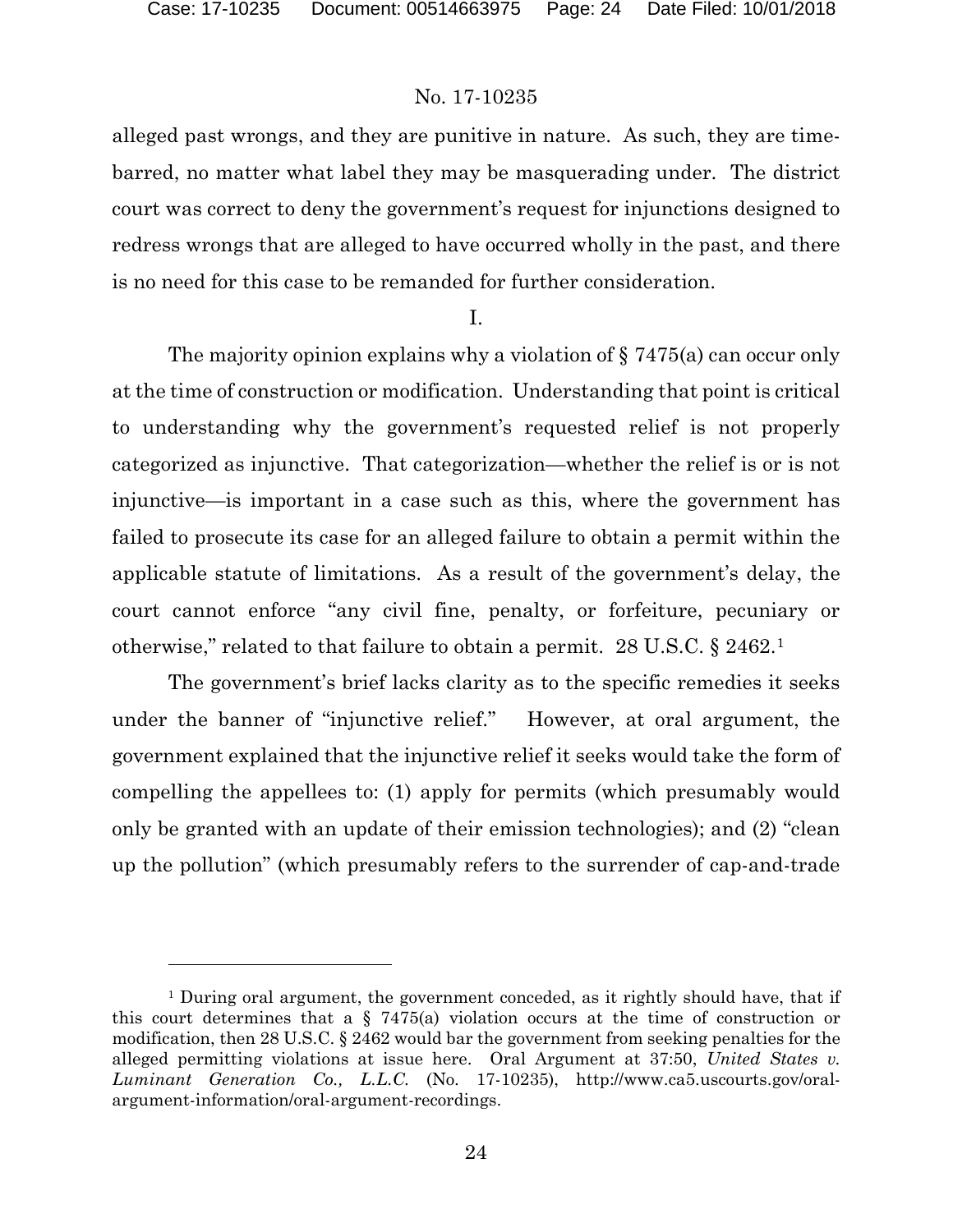l

## No. 17-10235

emissions credits requested in their complaint).<sup>[2](#page-24-0)</sup> Unfortunately for the government, neither of those remedies are properly categorized as injunctive.

First, the operation of the facilities without proper permitting under § 7475(a) is not a violation of the statute. As such, the court cannot use an injunction to compel the appellees to stop operations until they receive such permitting. "The sole function of an action for injunction is to forestall future violations," *United States v. Oregon State Med. Soc'y*, 343 U.S. 326, 333 (1952), and unpermitted operation simply does not violate the statute. *See also Citizens for a Better Env't*, 523 U.S. at 109 (1998) ("Because respondent alleges only past infractions of [the relevant statute], and not a continuing violation or the likelihood of a future violation, injunctive relief will not redress its injury."). Thus, as Judge Easterbrook has said for the Seventh Circuit (and which the majority opinion here notes without offering comment): "[o]nce the statute of limitations expired, [the defendant-facility] was entitled to proceed as if it possessed all required construction permits." *United States v. Midwest Generation, LLC*, 720 F.3d 644, 648 (7th Cir. 2013).

Second, to the extent that the government seeks for the appellees to be compelled to surrender their emission allowances to offset the additional pollution caused by their past failure to obtain a permit, that requested remedy cannot properly be considered injunctive either. Such a remedy does not prevent future permitting infractions. Instead, that remedy would quite clearly be a form of redress for operating today with permitting infractions that occurred in the past. As the Third Circuit correctly held in a similar case, "[s]uch injunctive cap-and-trade relief is the equivalent of awarding monetary relief and could not be reasonably characterized as an injunction. . . . It would

<span id="page-24-0"></span><sup>2</sup> Oral Argument at 7:30, *United States v. Luminant Generation Co., L.L.C.* (No. 17- 10235), http://www.ca5.uscourts.gov/oral-argument-information/oral-argument-recordings.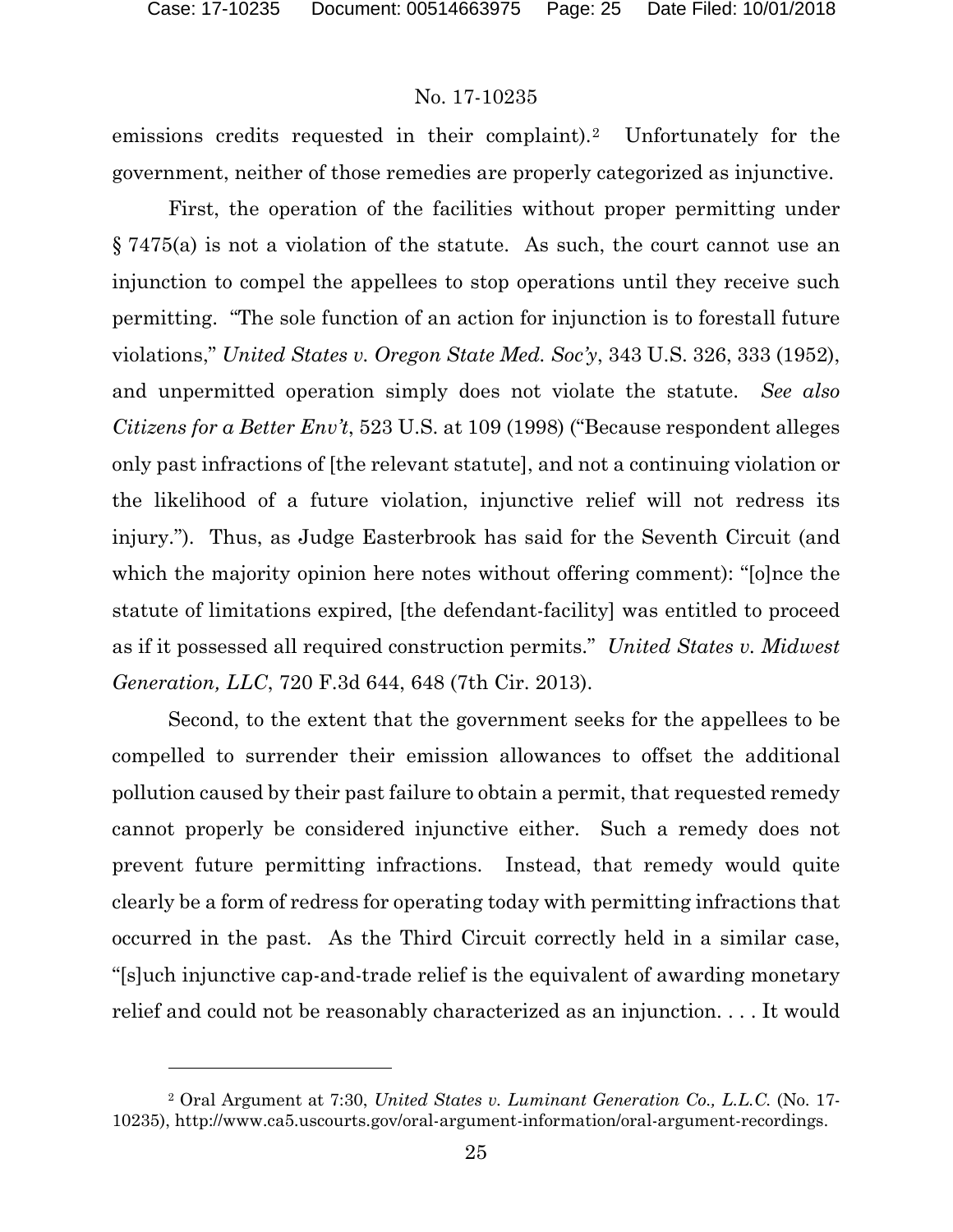## No. 17-10235

amount to little more than an end-run around the five-year statute of limitations on any civil fine, penalty, or forfeiture." *United States v. EME Homer City Generation, LP*, 727 F.3d 274, 295–96 (3rd Cir. 2013) (citations omitted).

Thus, both of these so-called forms of injunctive relief are really just time-barred penalties in disguise. *See, e.g., Kokesh v. S.E.C*., 137 S. Ct. 1635, 1643–45 (2017) (identifying the hallmarks of a 28 U.S.C. § 2462 penalty as: (1) a violation committed against the government rather than against an aggrieved individual; and (2) a remedy that is imposed, at least in part, for punitive rather than solely compensatory purposes).[3](#page-25-0) 

There may be good policy arguments for prohibiting the operation of unpermitted facilities in addition to prohibiting their unpermitted construction or modification. On the other hand, there may be good policy arguments for grandfathering in changes to emissions requirements by tying them to each facility's construction or modification. *See generally Homer City*, 727 F.3d at 289–90 (summarizing arguments as to why Congress may or may not have drafted the statute to apply only to a facility's construction or modification). However, in reaching our determination, such an argument is beyond the proper role of Article III courts. *See Rodriguez v. United States,* 480 U.S. 522, 526 (1987) (noting that when statutory language is clear, the courts should not examine additional considerations of policy that may or may not have influenced the lawmakers). Simply put, as it is currently written, 42 U.S.C. § 7475(a) cannot be read to permit the government to obtain the remedies it is requesting when it has waited longer than five years to initiate proceedings

<span id="page-25-0"></span><sup>3</sup> The Supreme Court decided *Kokesh* during the pendency of this appeal. On remand, the district court is of course free to consider the so-called injunctive relief sought by the government through the helpful lens of *Kokesh.*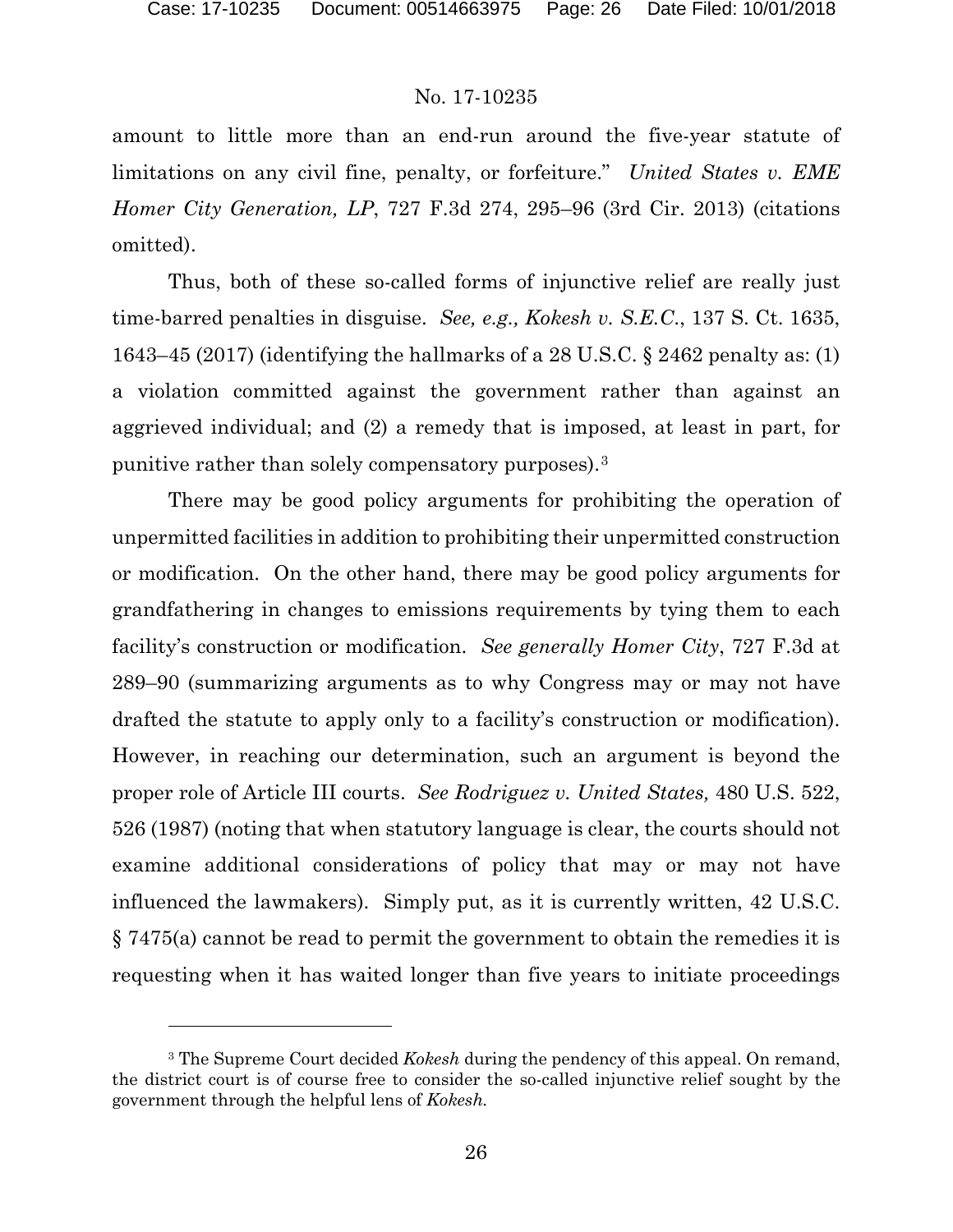## No. 17-10235

alleging unpermitted construction or modification. If that outcome needs to be changed, the remedy properly lies with Congress and not with the courts.

## II.

Unfortunately, in its failure to remove the mask from the government's requested forms of relief and call them the time-barred penalties that they are, the majority opinion unnecessarily dives into a circuit split on the question of whether the courts should judicially create a sovereign actor exception to the judicially-created doctrine of concurrent-remedies. *Compare United States v. Banks*, 115 F.3d 916, 918–19 (11th Cir. 1997), *and United States v. Telluride Co.*, 146 F.3d 1241, 1248–49 (10th Cir. 1998), *with Fed. Election Comm'n v. Williams*, 104 F.3d 237, 240 (9th Cir. 1996). By siding with the Tenth and Eleventh Circuits in creating such an exception, the majority opinion throws itself behind a holding that is, at the very least, questionable.[4](#page-26-0) I would not be so hasty. At this juncture, I see little wisdom in rushing headlong to judiciallycreate yet another doctrinal exception that will generate a possibility of neverending liability in tension with statutory language. *See Delek Ref., Ltd. v. Occupational Safety & Health Review Comm'n*, 845 F.3d 170, 177 (5th Cir. 2016). As such, I would not in this case reach the question of whether a

<span id="page-26-0"></span><sup>4</sup> The *Banks* opinion (which the *Telluride* court adopts without additional analysis) rests on a shaky foundation for at least two different reasons. First, the *Banks* opinion is built around an assertion that the Supreme Court has since contradicted, which is that "[t]he plain language of section 2462 does not apply to equitable remedies." *Banks*, 115 F.3d at 919. Except that it does. *See Kokesh*, 137 S. Ct. at 1645 (holding that the SEC's disgorgement actions are time-barred as a penalty under 28 U.S.C. § 2462); *Tull v. United States*, 481 U.S. 412, 424 (1987) (noting that disgorgement is traditionally considered an equitable remedy). Second, the *Banks* opinion (and all those that adopt it without further analysis, to include this majority opinion) appears to conflate two entirely distinct but nuanced concepts: statutes of limitations, from which the sovereign remains exempt unless it has clearly bound itself, and the scope of equity's reach, which is cabined by the concurrent-remedies rule. *See also United States v. U.S. Steel Corp.*, 966 F. Supp. 2d 801, 812–16 (N.D. Ind. 2013) (reversed in part on reconsideration on other grounds) (analyzing how the *Banks* opinion appears to have conflated these distinct concepts, and noting that its holding has since been parroted by many other courts).